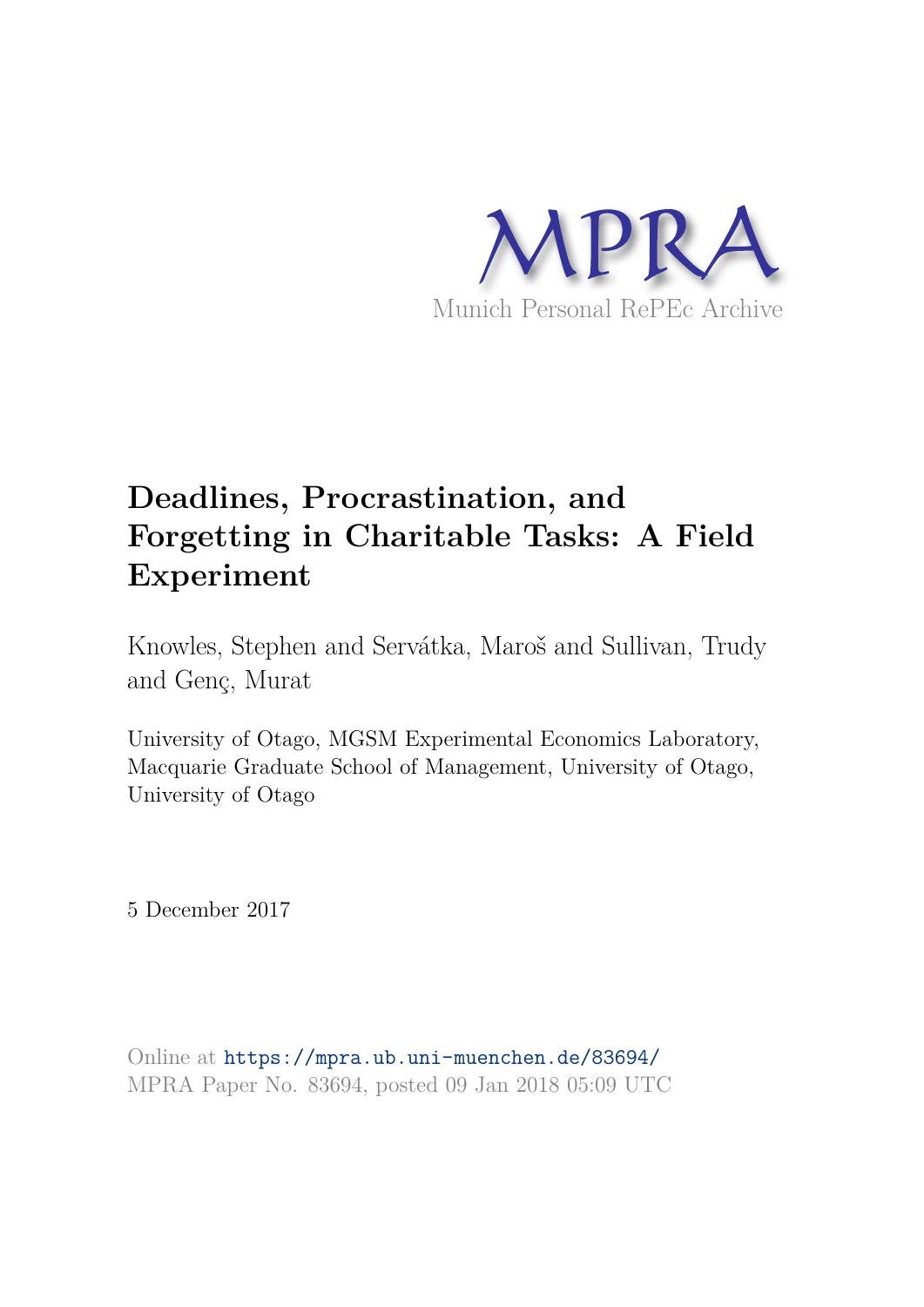## **Deadlines, Procrastination, and Forgetting in Charitable Tasks: A Field Experiment**

**Stephen Knowles<sup>1</sup> , Maroš Servátka2\*, Trudy Sullivan<sup>3</sup> , and Murat Genc**<sup>4</sup>

December 5, 2017

Abstract: We conduct a field experiment to test theoretical predictions regarding the effect of deadline length on task completion. We place our test in a charitable task setting in which participants are invited to complete an online survey, with a donation going to charity if they do so. Participants are given either one week, one month or no deadline by which to respond. Completions are lowest for the one month deadline and highest when no deadline is specified. Our results point out that a short deadline, and not specifying a deadline, signals urgency. By contrast, providing a longer (one month) deadline gives people permission to procrastinate, with people ultimately forgetting to complete the task.

**Keywords:** charitable tasks; charitable giving; deadline; procrastination; forgetting; field experiment

**JEL Codes:** C93; D64

<sup>1</sup> Department of Economics, University of Otago, NEW ZEALAND

<sup>3</sup> Department of Preventive and Social Medicine, University of Otago, NEW ZEALAND

 $2*$ Corresponding Author. MGSM Experimental Economics Laboratory, Macquarie Graduate School of Management, 99 Talavera Road, North Ryde NSW 2113, AUSTRALIA and University of Economics, Dolnozemská cesta 1, 852 35 Bratislava, SLOVAKIA. Tel: +61-2- 9850 7813. E-mail: [maros.servatka@mgsm.edu.au.](mailto:maros.servatka@mgsm.edu.au)

<sup>&</sup>lt;sup>4</sup> Department of Economics, University of Otago, NEW ZEALAND and Institute of Labor Economics (IZA), GERMANY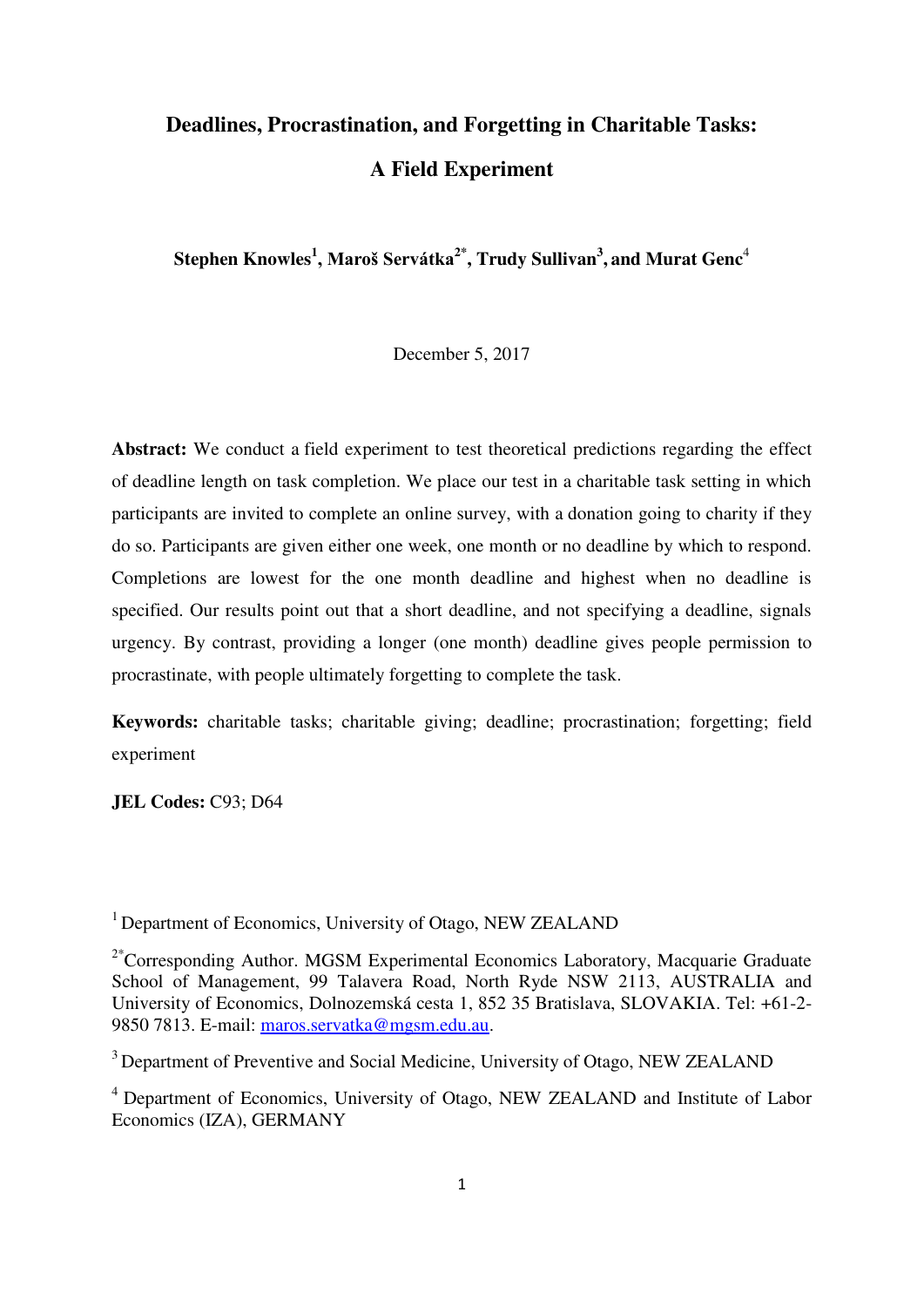## **1. Introduction**

 $\overline{a}$ 

Deadlines often help us organize our lives by motivating us to perform tasks that we have been procrastinating over (O'Donoghue and Rabin, 1999). Some tasks, like filing tax returns, must be completed; otherwise the consequences or penalties can be severe. Other tasks, such as redeeming vouchers, are not compulsory, so we sometimes forget to complete them even though it would benefit us personally. For some non-compulsory tasks, such as donating money to charity or completing a survey, the benefits accrue to someone other than the person completing the task.<sup>1</sup> While with personal benefit tasks, the people undertaking the task knows how important the task is, for charitable tasks people often lack information about the tasks importance or urgency. We conjecture that for such charitable tasks, deadline length might convey cues about the importance of the task, which would have an impact on the completion rate. For example, not specifying a deadline may signal urgency to complete the task, whereas specifying a long deadline may be interpreted as giving permission to delay, increasing the probability of both procrastination and forgetting to complete the task. If having no deadline creates enough urgency, it may even lead to a higher completion rate than a short deadline (which might both signal and create urgency).

Although longer deadlines increase the probability that there will be a period of time in which the transaction cost of completing the task is low enough the task will be completed, longer deadlines also increase the probability of both procrastination (Damgaard and Gravert, 2017) and forgetting due to imperfect memory (Ericson, 2017) or inattention Taubinsky (2014). These models (details of which are presented in Section 3) provide an intuition that if the effect of procrastination and forgetting are high enough, a shorter deadline will increase response rates relative to a longer deadline. Drawing on this intuition, and on our conjecture regarding deadlines conveying cues about the importance of the task, we hypothesize that response rates for charitable tasks will be higher for short deadlines than longer deadlines, but that the highest response rate will occur when no deadline is given at all.

To test these hypotheses, as well as other predictions of the above mentioned models, we conduct a field experiment in which we invite a nationally representative sample of 3,276 people to give up five minutes of their time to answer an online survey, and, in doing so, earn

<sup>&</sup>lt;sup>1</sup> We use the term "charitable tasks" to refer to such cases and the term "personal benefit tasks" to refer to tasks which principally benefit the person undertaking them.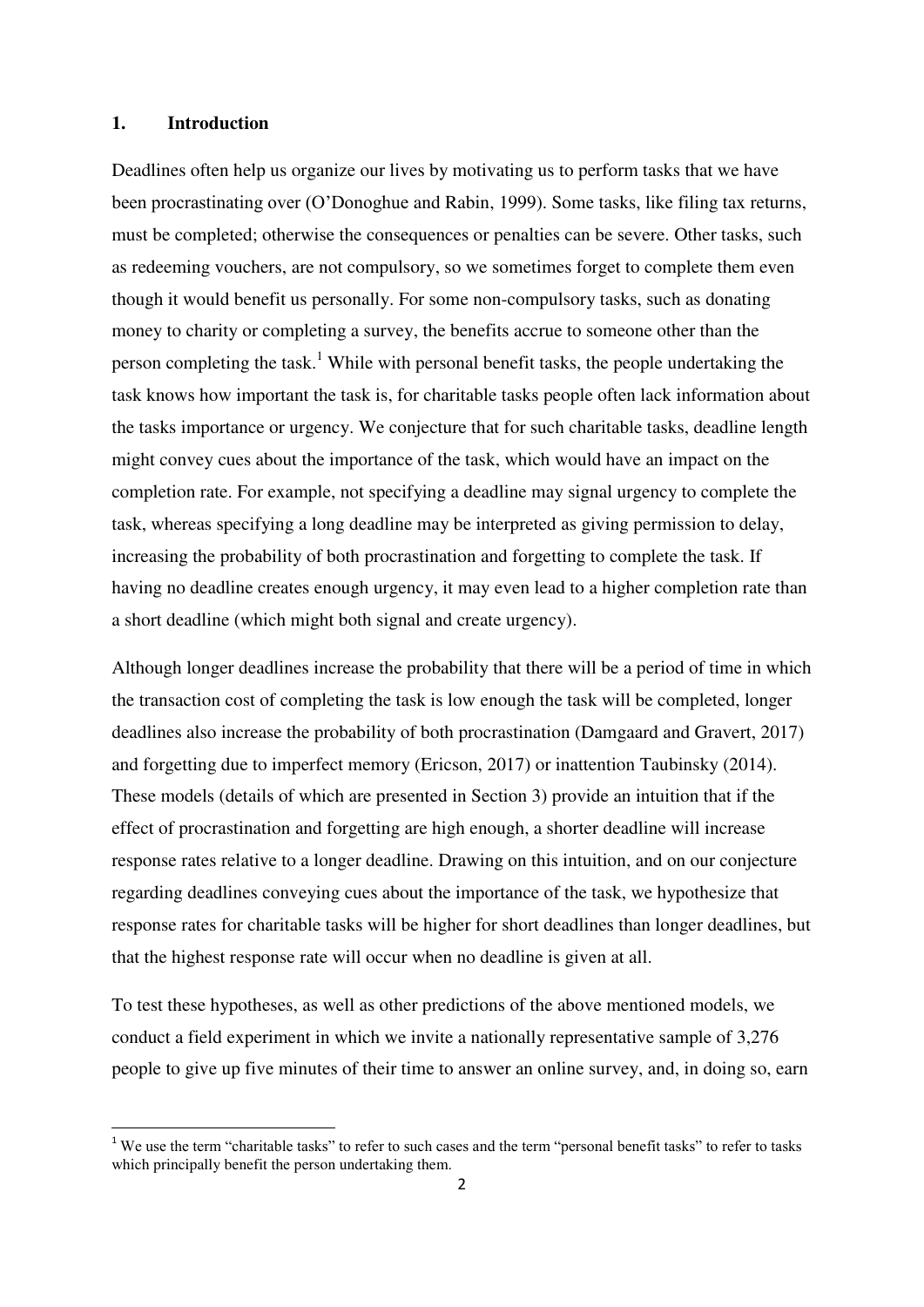\$10 that will be donated to charity by the researchers.<sup>2</sup> In the experiment we implement three different deadlines: a one week deadline (short deadline), a one month deadline (long deadline), and no deadline at all (infinite deadline).

The current study is a part of our larger research program on the effects of deadlines on procrastination in charitable tasks. The current paper contributes to the literature in a number of ways. Apart from testing the empirical predictions of the models described above, we analyze the effect of having an infinite deadline (i.e., no deadline) in the context of a charitable task. While in our earlier work (Knowles and Servátka, 2015) we varied the deadline length (one hour, one day or one week) for a charitable donation in a laboratory experiment, the focus was on the interplay of transaction costs and the opportunity cost of time. This earlier work did not include a treatment with no deadline. In order to incorporate a no deadline treatment in the context of a charitable task we conduct a field experiment instead of a laboratory experiment. A laboratory experiment arguably imposes an implicit deadline (e.g., end of the semester, academic year or one's undergraduate studies) even if this is not explicitly stated in the experimental instructions. 'Stepping outside the lab' allows for having more control over participants expectations in a situation when no deadline is specified, a cornerstone of the current study.

To the best of our knowledge our current study is the first to find that deadline length significantly affects response rates in the context of a charitable task. In particular, we find responses are significantly higher for our short (one week) deadline compared to our long (one month) deadline. This result is in line with existing results in the literature for personal benefit tasks (Tversky and Shafir, 1992; Taubinsky 2014; Shu and Gneezy, 2010; Janakiraman and Ordóñez, 2012). Interestingly, whereas having no deadline has been found to reduce response rates for personal benefit tasks (Tversky and Shafir, 1992), we find that having no deadline *increases* response rates, relative to both a short and a long deadline. Consistent with our conjecture that a longer deadline sends a signal that there is no urgency to respond, there are very few prompt responses in the *One Month* treatment, whereas a large number of responses in the *No Deadline* treatment came in early. Analyzing the patterns of completions, we provide support for the idea that the mechanism through which deadlines operate is signaling urgency or its lack thereof.

 $2$  Hence, the task could be thought of as either completing a survey (benefitting those doing the research), or giving up a small amount of time to earn money for charity (benefitting the charity and those who are helped by the charity's work).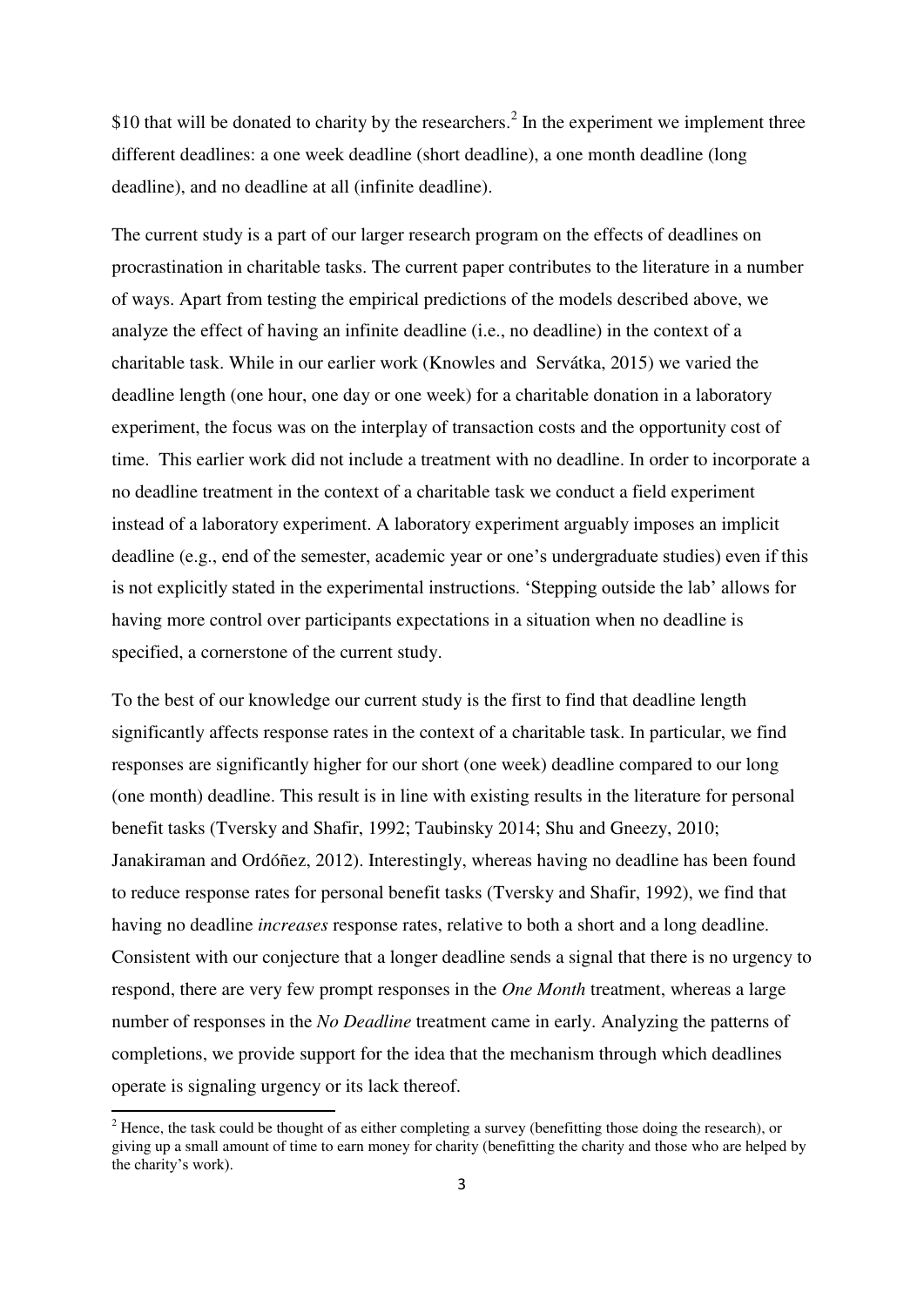Our findings have important policy implications if our results are applied to the charitable giving context. Our experimental results suggest that while specifying a shorter deadline, thus creating some urgency, might mitigate procrastination and forgetting, a long deadline seems to remove this urgency and results in lower responses. However, the greatest urgency to respond, which in turn maximizes response rates, occurs when no deadline is specified. Therefore, applying our results to charitable giving, charities are best to, if possible, specify no deadline at all in order to maximize donations.

#### **2. Relationship to the Literature**

This section discusses the relevant details of previous studies on deadline length and highlights the differences with respect to the focus and/or design from our field experiment. We begin by reviewing studies in the context of charitable giving, an obvious example of a charitable task. Damgaard and Gravert (2017) conduct a field experiment in which solicitation emails and texts are sent out to people who have previously donated to a Danish charity to test the effect of deadlines on response rates. The recipients of these solicitations were told their donation would be matched if the donation was made by a specified deadline. The deadline length varied depending on whether the solicitation was by email or text. In the email treatment the short deadline was three days, the intermediate deadline 10 days and the long deadline 34 days. When the solicitation was by text, the short deadline was two days, the intermediate deadline three days and the long deadline 34 days. In contrast to our results, they find no evidence of deadline length affecting donations, but instead find what they term a "now or never" effect; people either tend to donate promptly or not at all. Sending out a reminder increased donations, but also increased the probability of someone being asked to be deleted from the charity's database. Importantly, the context of this field experiment also differs from ours in that we ask participants to give up their time to answer a survey, and in doing so earn money for a charity, whereas Damgaard and Gravert ask people to donate their own money to charity.

Damgaard and Gravert's study also does not include a no deadline treatment. Instead, the authors argue that their long deadline (34 days, which is only six days longer than our one month deadline) is non-binding; that is, it is effectively the same as having no deadline at all. To back up this claim they cite Huck and Rasul's (2011) field experiment analyzing the effect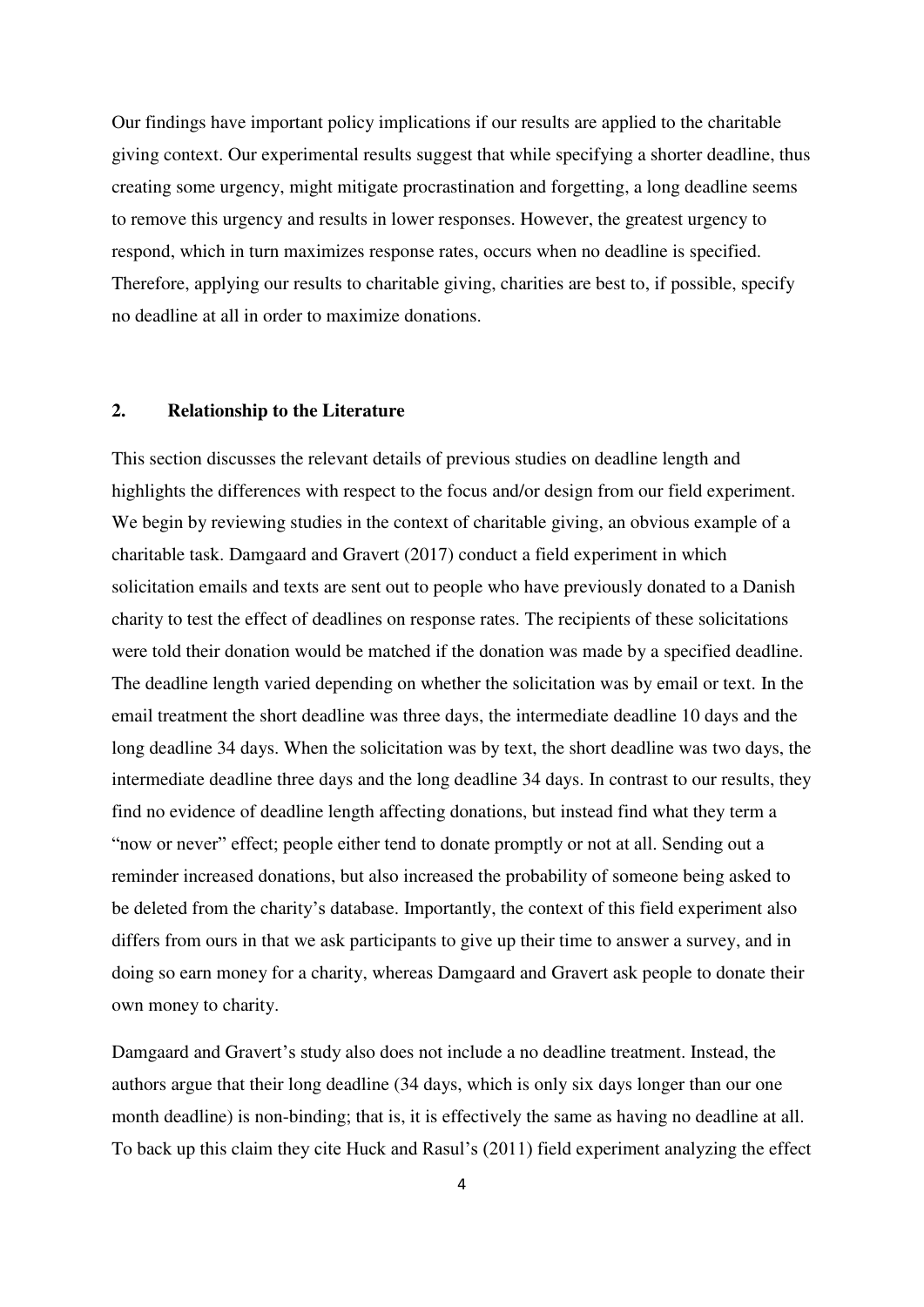of matching subsidies and the presence of a lead donor on charitable giving. Huck and Rasul implement treatments where subjects are told that if they make a donation within four weeks, the donation will be matched by an anonymous donor. In other treatments there was no deadline and no matching subsidy. They suggest that this four-week deadline likely did not affect donor behavior as 97% of those who donated did so within the four-week deadline, with the median donation time being within one week. Huck and Rasul also point out that they observed no differential effects on the time for donations to be received between the treatments specifying a four-week deadline, and those where no deadline was given. However, this comparison of treatments with and without a deadline is confounded by the fact that the treatments with a four-week deadline also include a matching subsidy, whereas the treatments with no deadline do not include a matching subsidy.

In Knowles and Servátka (2015) we also find no difference in charitable giving for deadline lengths of one hour, one day and one week in a laboratory experiment, suggesting that if deadlines are to have a behavioral effect, they need to be properly calibrated. The design of that study did not include a no deadline treatment, meaning the data could not be (and were not intended to be) used to test the hypotheses regarding the effects of a stated (long or short) deadline versus an infinite deadline. Unlike in a laboratory experiment, where from the perspective of student subjects there is always an implicit deadline (e.g., the end of the semester or academic year), a field experiment allows us to implement a treatment with a truly non-binding no deadline treatment.

Karlan et al (2011) focus mainly on the effect of matching subsidies on donations, but they also consider the effect of adding a message to the solicitation indicating urgency. The wording was either "now is the time to give" or "now is the time to join the fight". Including this message did not increase donations compared to a control without this wording. Subjects in one mail-out were also given different deadlines by which the donation had to be made to qualify for the matching subsidy. The solicitation letters were sent out in September, with some subjects being given until the end of October to respond and others till the end of December. These are obviously both relatively long deadlines that, according to our conjecture, could give people permission to procrastinate. Even though the solicitations included a message regarding urgency, the different deadline length had no statistically significant effect on donations.

5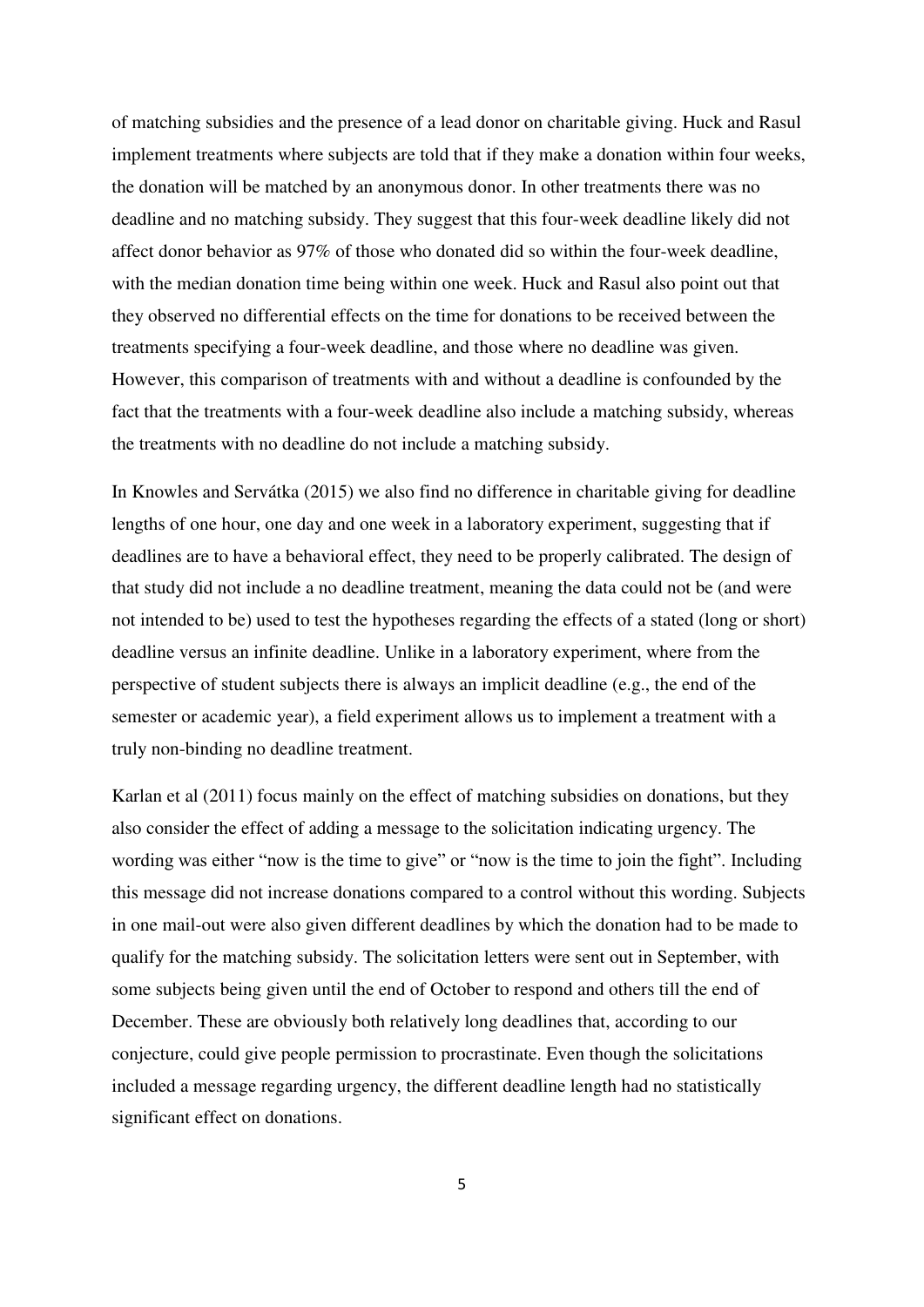In the context of personal benefit tasks, Tversky and Shafir (1992) offer students \$5 to complete and return a lengthy questionnaire, with students being given either five days, three weeks or no deadline by which to complete the questionnaire. While the task employed in Tversky and Shafir's experiment is similar to ours, it is students who received the payment in their context, rather than the funds going to a charity on the student's behalf. The other two notable differences between Tversky and Shafir's study and ours were slightly shorter deadlines (if specified) and a different population of participants. Tversky and Shafir observed rates of return of 60% with five days deadline, 42% with three weeks deadline, and 25% with no deadline, indicating the more time people were given to complete the task, the lower the response rate. This suggests that for personal benefit tasks, when the benefit to the individual is unambiguous, longer deadlines lead to more procrastination and possibly forgetting. Note that contrary to our conjecture that no deadline signals urgency for a charitable task, the importance of which might be unknown, response rates are lowest when no deadline is specified if completing the task directly benefits the individual.

Shu and Gneezy (2010) give subjects vouchers to either a café or, in a different experiment, to a movie theatre, and find that vouchers are more likely to be redeemed for the short expiry date (three weeks in the café experiment and two weeks in the movie experiment) than for the long expiry date (two months in the café experiment and six weeks in the movie experiment). Janakiraman and Ordóñez (2012), in a series of experiments, find that reducing the amount of time subjects are given to return goods they are not happy with increases the probability that goods will be returned. Finally, in Taubinsky (2014) subjects were invited to take part in a survey, for which they had to register online, but could not complete until the next day at the earliest. The experiment used a 2 x 2 design that varied whether (i) subjects were either given a short (two day) or long (21 day) deadline by which to complete the task and (ii) whether subjects were sent a reminder. The shorter deadline increases the probability of completion from 42% to 59%, with reminders increasing the completion rate by 31%-points for the long deadline and 15%-points for the short deadline. In contrast to the studies on charitable giving, these studies all find that increasing deadline length reduces response rates, with Tversky and Shafir finding that specifying no deadline reduces response rates even more.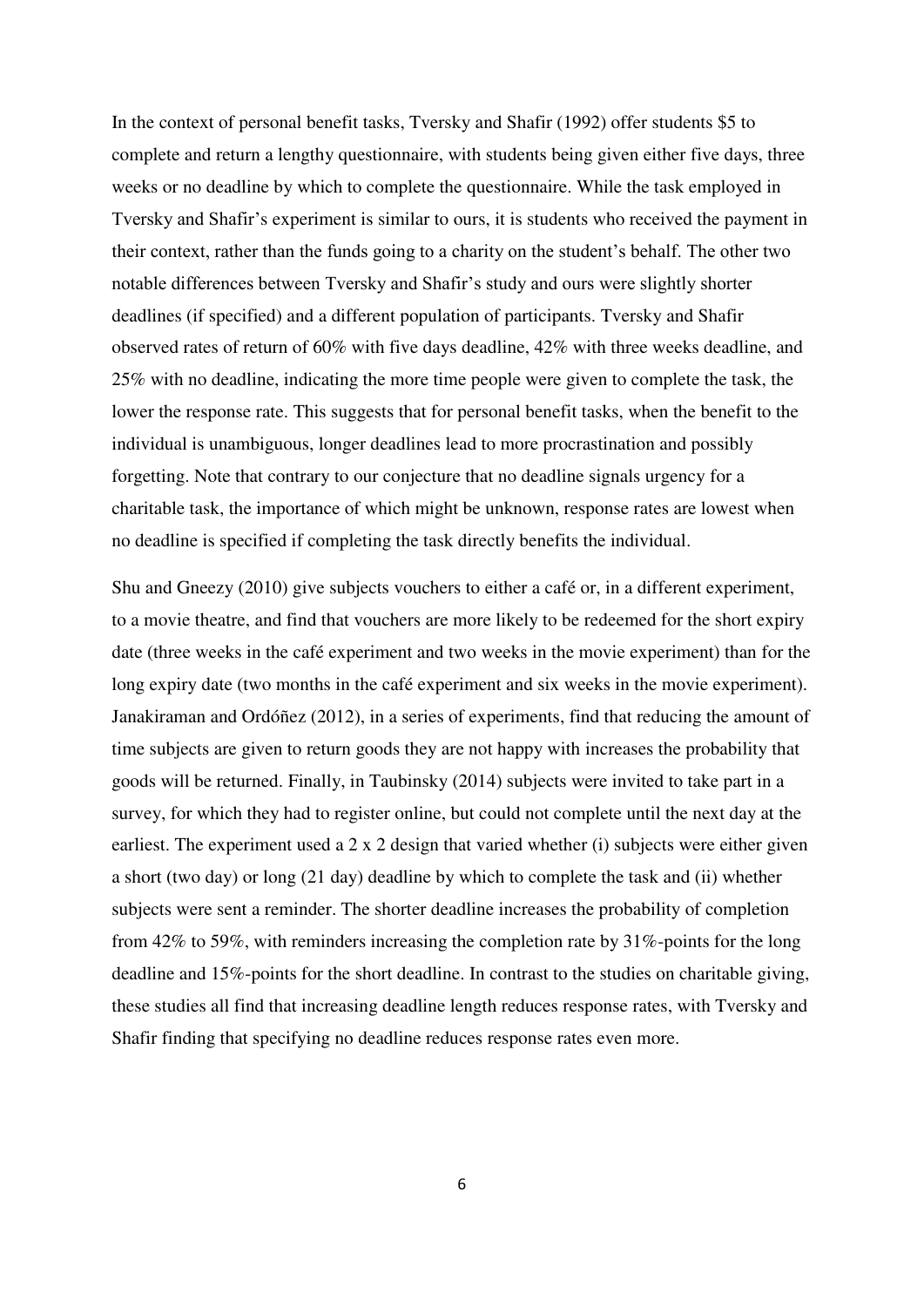#### **3. Theoretical Framework**

 $\overline{a}$ 

In this section we develop a number of hypotheses based on the models of Damgaard and Gravert (2017) and Ericson (2017), both of whom extend the framework of procrastination developed by O'Donoghue and Rabin (1999), but in slightly different ways. We also discuss Taubinsky's (2014) model of inattention. We also provide more detail on our conjecture, discussed in the introduction, that having no deadline may signal urgency.

Damgaard and Gravert (2017) present a model of charitable giving in which individuals derive utility from own consumption, the warm glow from their own donation and the public good from the sum of all donations. Each individual is also faced with a transaction cost of donating, which is identically and independently distributed across time and individuals. A time-consistent individual with perfect foresight will donate in the time period with the lowest anticipated transaction cost, if the benefits of donating (the warm glow and utility derived from the public good) exceed the costs of donating (the loss of utility from lost consumption<sup>3</sup> and the transaction cost). This set-up leads to two predictions about donating behavior, assuming that there is no present-bias that could lead to procrastination. First, as transactions costs are independently distributed across individuals, donations will be equally distributed across time. Second, as a longer deadline increases the probability there will be a period in which the transaction cost is low enough to donate, a longer deadline will increase the probability of donating.

Damgaard and Gravert then extend the model by introducing the possibility of procrastination due to present-biased preferences and analyze the behavior of naïve donors, who do not realize they have a self-control problem. Such donors may not donate in the time period with the lowest transaction cost if there is a future period in which transaction costs are low enough their current selves believe their future selves would prefer to donate. Therefore, introducing procrastination, and assuming there are some naïve donors, changes the predictions about both the effect of deadlines and the distribution of donations over time in the following ways. First, there will now be a spike in donations as the deadline approaches. This is because people will donate just ahead of the deadline, as long as the benefits of donating exceed the costs in this time period. Second, although it is still true that a longer deadline increases the probability there will be a time period when the transaction cost is low

 $3$  Note that, in our experiment, there is no lost consumption from donating (responding), as the donation comes from the researchers, so the only cost is the transaction cost (the opportunity cost of time).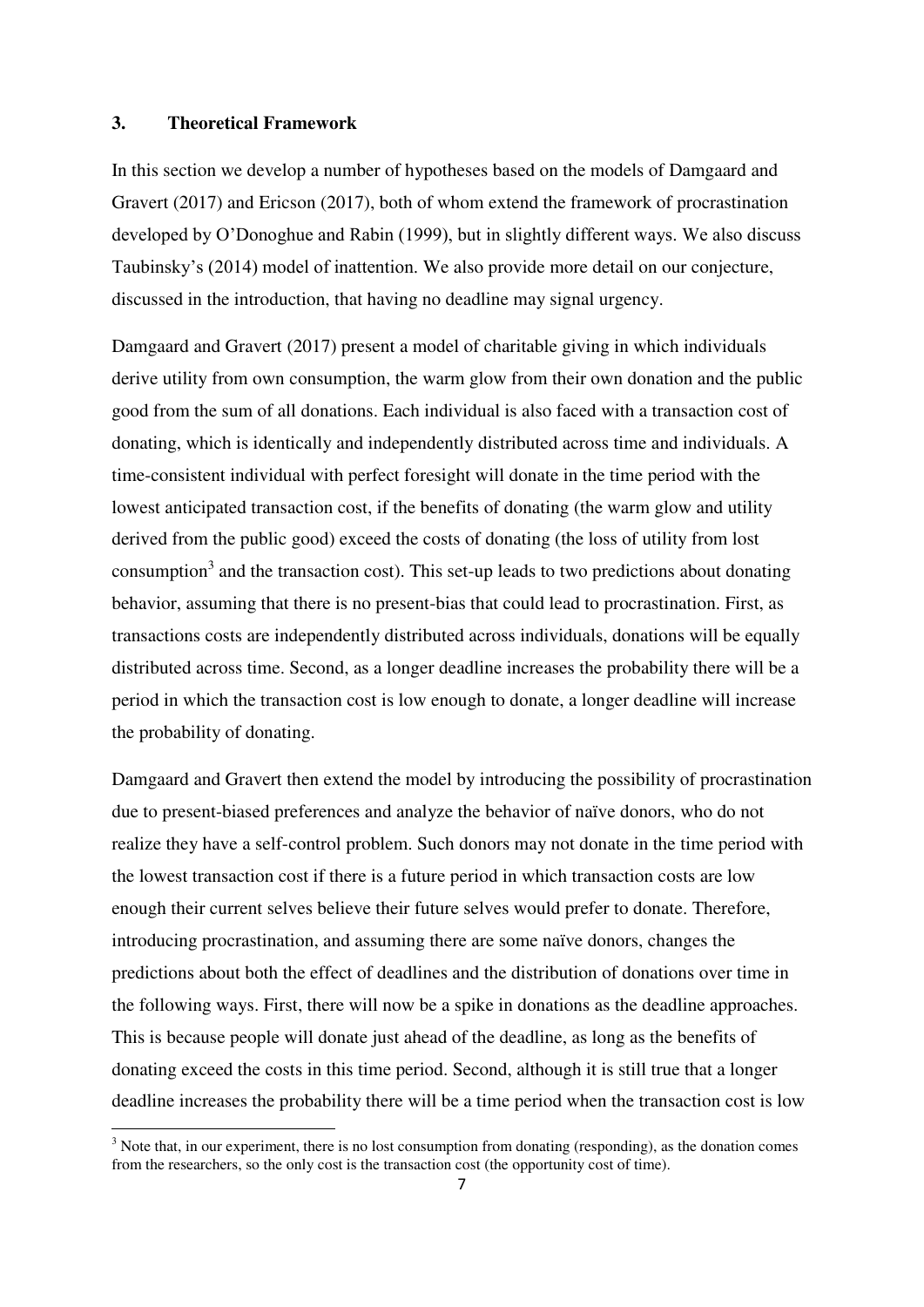enough to donate, the potential for procrastination is higher with a longer deadline. Therefore, shorter deadlines may reduce procrastination. If this second effect dominates, a shorter deadline will increase responses.

Ericson (2017) does not consider the case of a charitable task, but the key insights of his model can still be applied to charitable tasks. Unlike Damgaard and Gravert, Ericson does not assume that the decision-maker has perfect foresight regarding the independently distributed costs, but that the draw is observed at the beginning of each period, akin to the optimal stopping theory (Chow, Robbins, and Siegmund, 1971; discussed also by Knowles and Servátka, 2015 in the context of charitable giving). Ericson extends the O'Donoghue and Rabin framework by incorporating imperfect memory, that is forgetting to complete a task, which is considered to be an absorbing state (i.e., once the decision-makers forget, there is zero chance they will remember in the future). Ericson also allows for the possibility that people may over-estimate their ability to remember to complete a task.

Time-consistent individuals always predict their behavior correctly, conditional on remembering. They will choose to respond when they expect their transaction costs to be lowest, but with the passage of time more will forget to respond. Naifs maximize their perceived expected utility given that they expect to behave in a time-consistent manner in the future and given their perceived memory. This leads to naifs mispredicting their behavior, conditional on remembering. Both time-consistent individuals as well as naifs may mispredict their probability of remembering. Increasing memory while holding beliefs about memory constant, raises the probability that the individual has not forgotten about the task in a given period, but does not affect the probability of completing an active (i.e., not forgotten) task in that period. Increasing beliefs about memory lowers the maximum (cut-off) cost at which time-consistent and present-biased individuals will act in a given period and thus lowers the probability of acting conditional on remembering. The threshold depends on the expected continuation value, which in turn depends on the distribution of costs, expected future strategies incorporating time-consistency or naiveté, perceived memory, and the period the individual is making the decision in.

In relation to deadlines, with perfect memory shorter deadlines lower the probability that the task will be completed, irrespective of whether the individual is time-consistent or presentbiased. While time-consistent individuals will respond in a period that maximizes their

8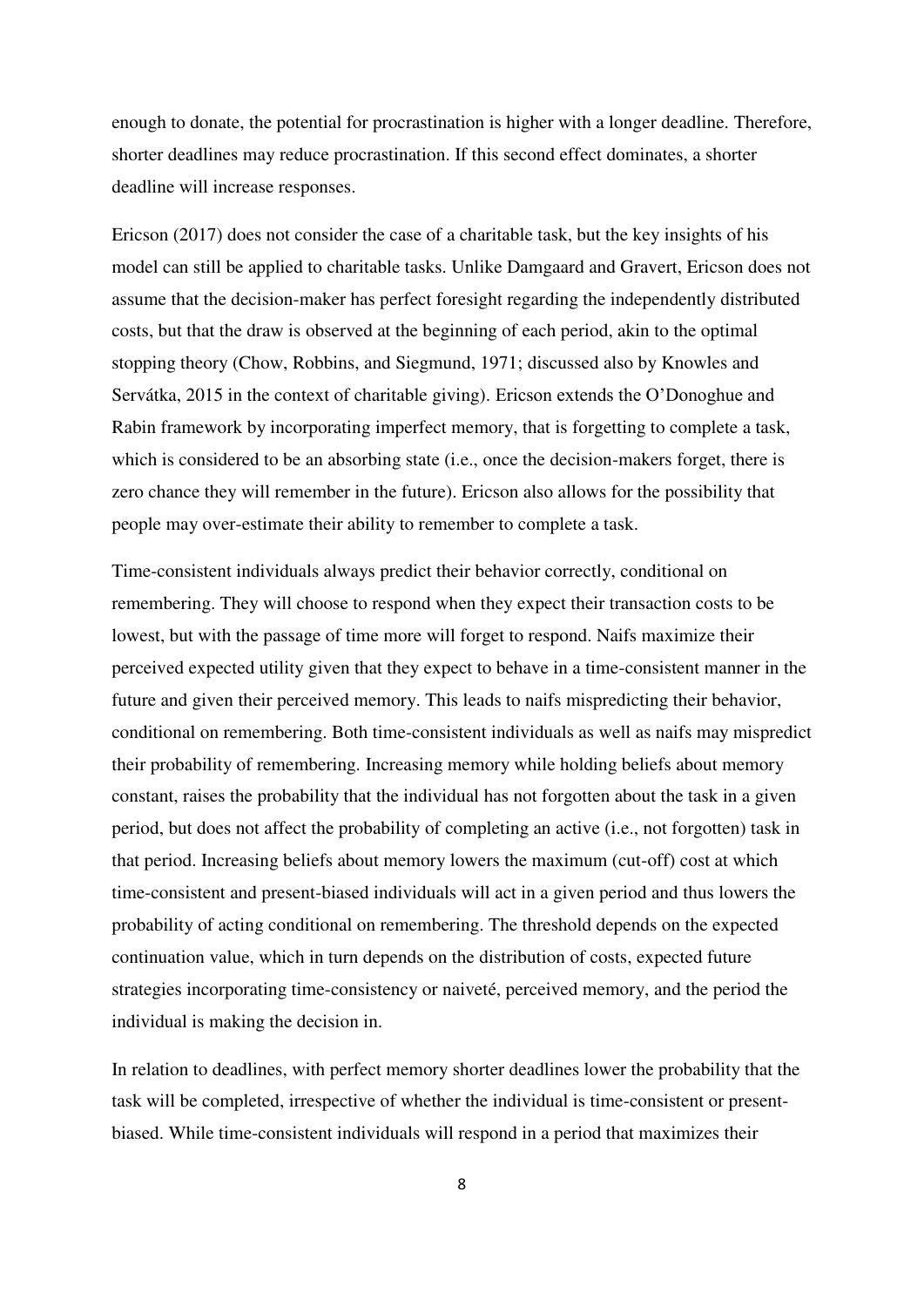current value function, present-biased naifs will respond right before the deadline (in both cases the individual acts if the cost realization is lower than or equal to the cut-off value). If memory is imperfect, shorter deadlines can raise the probability of task completion for both types. On the one hand, a shorter deadline increases the probability that someone who intends to respond will do so before having forgotten. On the other hand, a shorter deadline reduces the probability there will be a time period in which the benefits of responding exceed the costs. If the first effect dominates, a shorter deadline will increase responses; if the second effect dominates a shorter deadline will reduce responses.

People might be aware of their imperfect memory. If that is the case, time-consistent individuals with perceived low memory may act promptly, leading to a spike in responses early on, then a uniform decrease over time. For naifs, who with perfect memory respond immediately prior to the deadline, imperfect memory reduces the probability of acting at the deadline for two reasons. The first is that if perceived memory is low enough, naifs will act immediately, knowing that if they do not, they will forget. Secondly, naifs who have not acted promptly are likely to forget to act at the deadline. Finally, if people are unaware of imperfect memory, their response rates fall over time in a uniform manner.

Taubinsky (2014) derives a model of inattention. What Taubinsky defines as inattention is closely related to what Ericson (2017) terms imperfect memory, with the main difference being that with inattention there is a positive probability that the decision-makers will remember in each period, even if it slipped their mind in the previous one (i.e., forgetting is not an absorbing state). This subtle difference between imperfect memory and inattention has important implications for the predictions made in Taubinsky's model and in Ericson's model, but without procrastination. In both models, people who are aware of the possibility of future inattention (imperfect memory) will take steps to protect against this, including responding early (which would create a spike in donations early on), but also creating reminders. People who are not aware of their imperfect memory, on the other hand, mistakenly assume that they will respond later and then forget to do so. When the probability of being attentive is bounded away from zero, for example due to mental recall or reminders, longer deadlines will not reduce the probability of responding in the Taubinsky model because as the deadline approaches infinity, people will eventually respond (contrary to Ericson's model where the task will *not* eventually be completed in infinite time, because the memory loss is absorbing). If this is combined with exponential decay in attentiveness over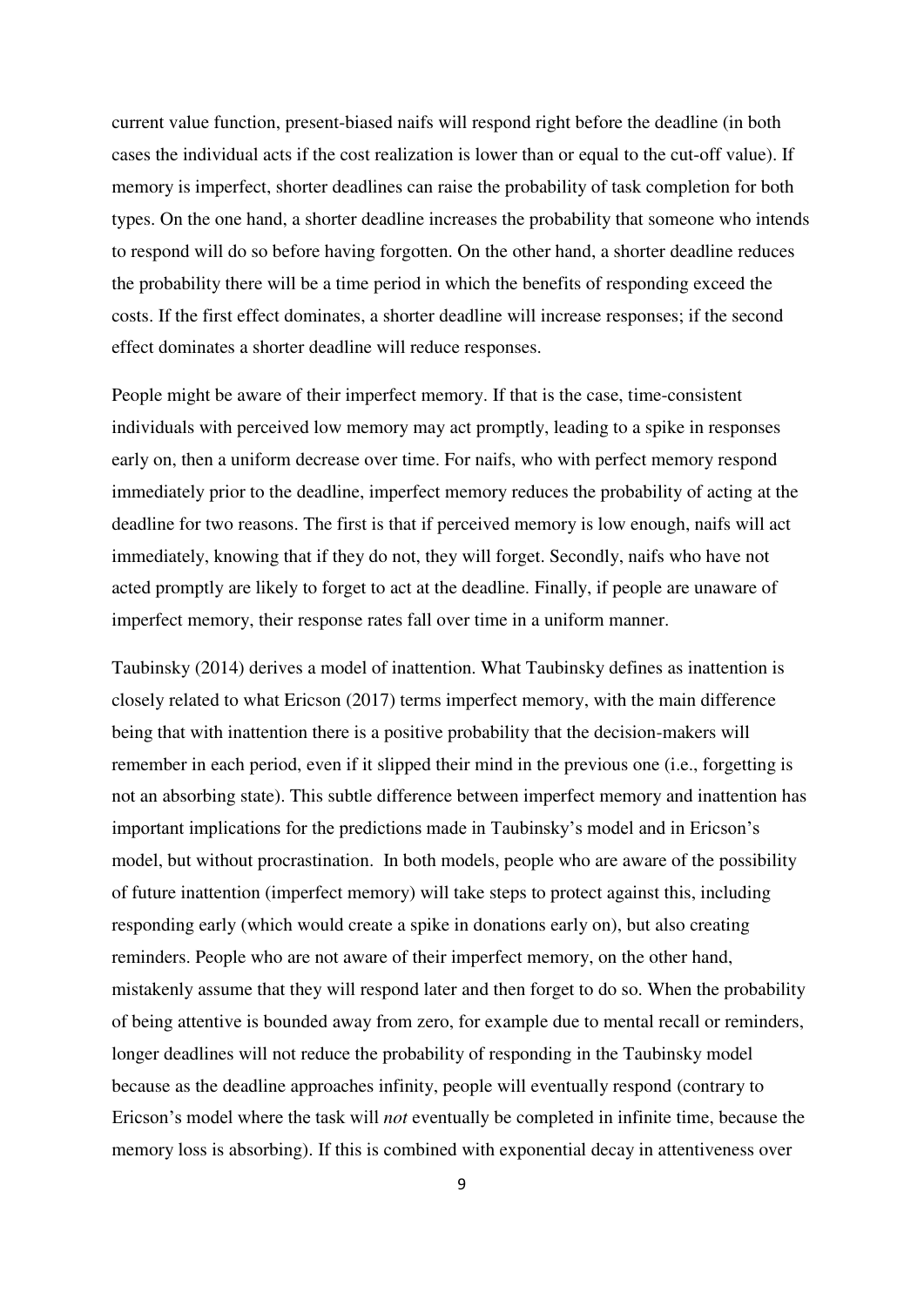time, response rates will be lowest for deadlines of intermediate length. Taubinsky's model gives two main predictions. The first is that a medium to long deadline will give a lower response rate than either a short deadline or a very long or infinite deadline. The second prediction is that a significant number of responses will come very late as natural reminders trigger memory.

The key predictions from the models discussed above can be summarized as follows.

In Damgaard and Gravert's time consistent model (what they term their "standard model"):

- (1) A longer deadline will increase the response rate.
- (2) There will be a uniform pattern of responses over time.

In Damgaard and Gravert's present-bias model:

- (1) If there is a sufficient proportion of naïve procrastinators, and if the effect of procrastination is strong enough, a longer deadline will reduce the response rate.
- (2) There will be a spike in responses at the deadline.

In Ericson's model of imperfect memory:

- (1) If there is a sufficient proportion of people who overestimate their ability to remember, and if the effect of imperfect memory is strong enough, a longer deadline will reduce the response rate.
- (2) There will be no spike in responses at the deadline.
- (3) There may be a spike in donations early on as people who are aware of their imperfect memory respond early to overcome this.

In Taubinsky's model of inattention:

- (1) There will be a non-monotonic relationship between deadlines and response rates. Initially the response rate will fall as deadline length increases, but will eventually increase.
- (2) There will be a significant number of (very) late responses, as people eventually remember to respond.

In light of these predictions, comparing our *One Week* and *One Month* deadlines, seeing no spike in donations at the deadline, a reasonably uniform distribution of donations over time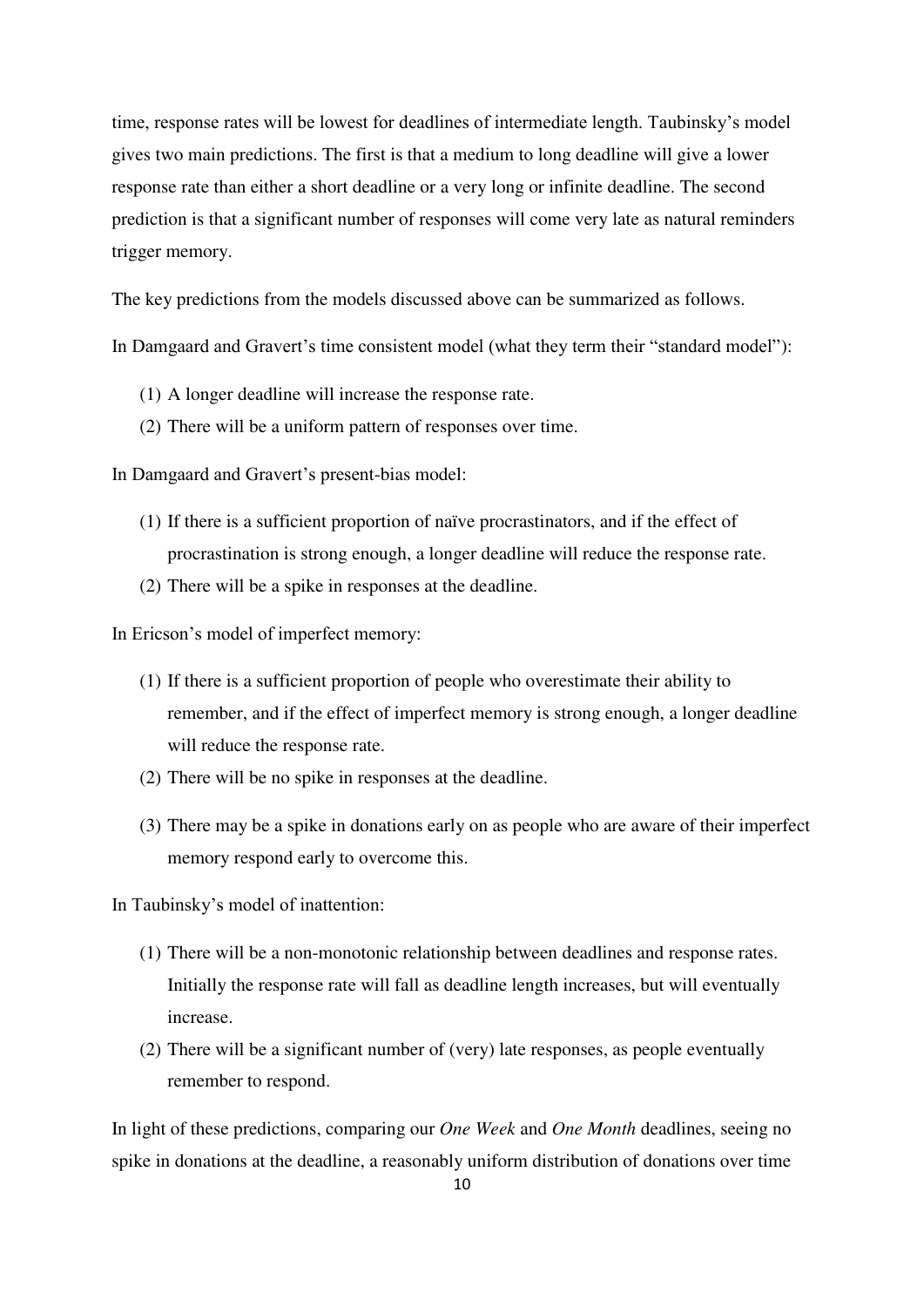and a higher response rate in *One Month* would be consistent with Damgaard and Gravert's time-consistent model whereas seeing a spike in donations at the end, and a higher response rate in *One Week*, would be consistent with their present-bias model. Seeing a spike in donations early on and a higher response rate for *One Week* would be consistent with Ericson's model.

Comparing *One Week*, *One Month*, and *No Deadline*, seeing lower responses in *One Month* than in *One Week* or *No Deadline*, and with a significant number of responses coming in late, would be consistent with Taubinsky's model.

The models discussed above do not include a role for the deadline conveying information about how urgent the task is. In Taubinsky's (2014) framework, an infinite deadline would lead to a non-trivial number of very late donations coming in, as people remember to complete the task, assuming they had intended to complete it. Under this infinite deadline interpretation we would expect to see completed surveys continue to come in well after one month in the *No Deadline* treatment. However, we argue that rather than people interpreting the lack of a deadline as meaning the deadline is infinite (i.e., they have as long to complete the task as they like), they may interpret the lack of deadline as signaling urgency. $4$  We therefore, add a conjecture of our own: having no deadline at all may signal urgency in the context of a charitable task in a way that does not happen with a personal benefit task. Consider the example of a voucher: having a deadline of one month signals greater urgency to redeem the voucher than having no deadline, as voucher holders will interpret the lack of deadline to mean they can take as long as they like to redeem the voucher. In the case of a charitable task, however, it is quite possible a one month deadline (or perhaps even a deadline as short as one week) signals there is less urgency to complete the task than if no deadline is specified at all. In other words, we conjecture that specifying no deadline for a charitable task signals urgency in a similar way a very short deadline does, but that we would not expect this to happen for a personal benefit task. Evidence in favor of our signaling urgency hypothesis would be an early spike in responses in *No Deadline*. We note that such an early spike in responses would also be consistent with Ericson's model.

<sup>&</sup>lt;sup>4</sup> It is important to note that apart from the signalling how important or urgent the task is, deadlines also create urgency as they put an end date to when the task needs to be completed; if one misses the deadline, the task cannot be completed.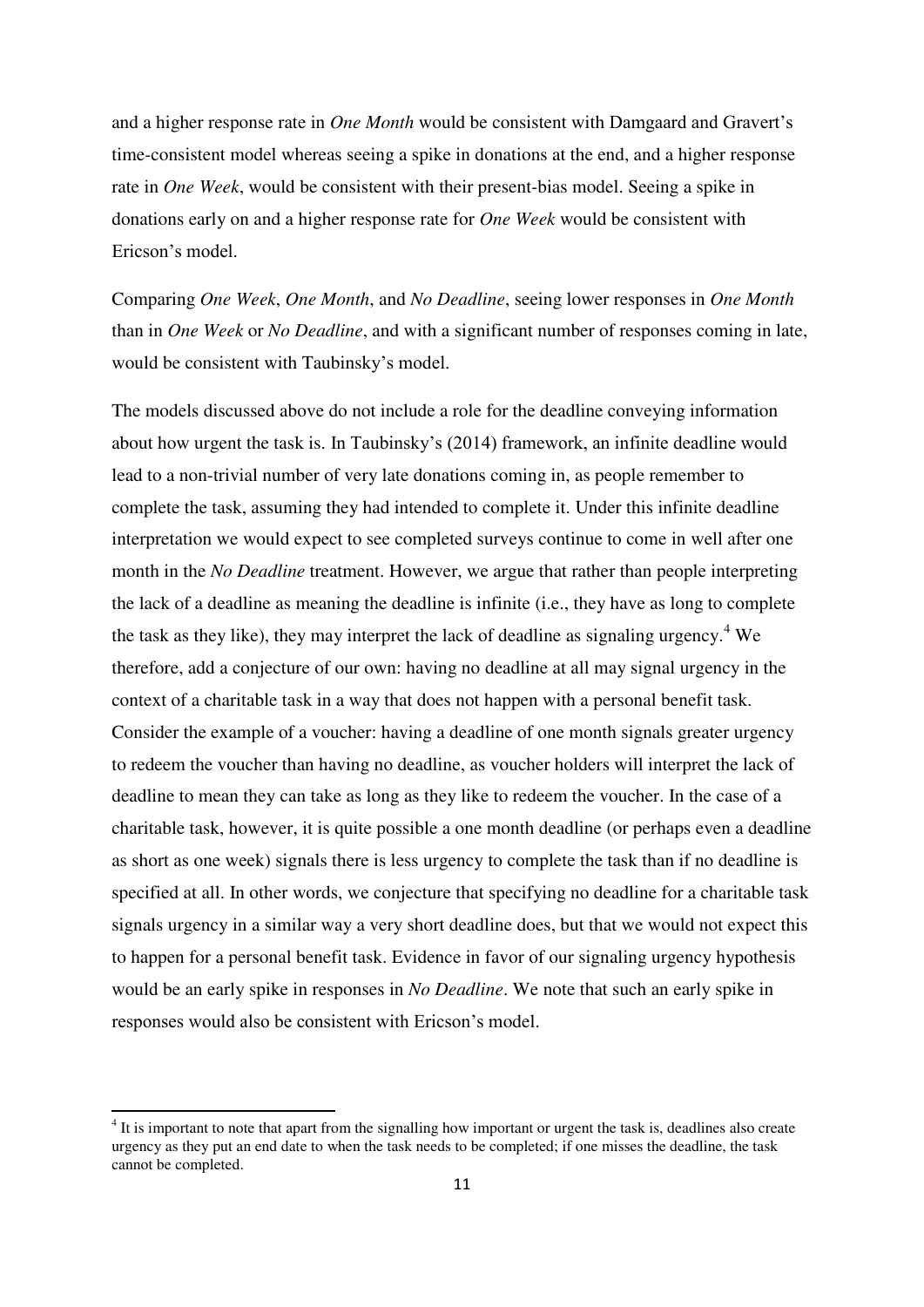#### **4. Experimental Design and Procedures**

Our participants were randomly selected from the New Zealand electoral roll and invited to take part in an online survey on charitable giving, which would take approximately five minutes of their time. Participants were told that if they completed the survey the researchers would donate \$10 to charity. This design feature allowed us to control the size of the donation rather than letting participants choose the size of the donation. This is important as it is possible that there might be a non-trivial relationship between the time that has passed since receiving the letter and the size of the donation that the donor might consider to be appropriate. For example, some participants may feel guilty about having delayed responding, and therefore make a larger donation than they would have done if they had donated promptly. Our design controls for this.<sup>5</sup>

Participants were able to choose whether the donation was sent to World Vision or the Salvation Army.<sup>6</sup> The letter (provided in the appendix) included a URL for the survey website, with a different URL given for each treatment. In addition, each letter contained a unique alphanumeric code. One of the questions in the survey asked for this code, and it was explained in the letter that this was to ensure that no one completed the survey more than once. The electoral roll contains information on people's gender and age so we ensured an equal number of letters per treatment were sent out to males and females, and an equal number of letters were sent to those aged 18-35, 36-65 and 66 and over.<sup>7</sup> Apart from employing a solicitation method that would allow us to reach a sample representative of the entire country, we were interested in a solicitation that would involve a natural reminder (a visual cue of seeing a letter on the table in the to-do pile or attached to the fridge might remind participants who intended to complete the survey to do so) as a conservative test of procrastination leading to forgetting. If we are to observe deadlines affecting the response rates with a letter solicitation, one can expect that such effects would be more pronounced

<sup>&</sup>lt;sup>5</sup> While it might be interesting to study whether such a relationship exists, allowing participants to make a donation of an arbitrary size would create a potential confound in our design as the size of what one considers to be an 'appropriate' donation might interact with whether the donation is actually made. Note also that such a design would require having participants donate their own money, rather than the donation being made by the researchers.

<sup>&</sup>lt;sup>6</sup> Both charities are well known in New Zealand. The key difference between the charities is that World Vision works to assist families in need in the developing world, whereas the Salvation Army's focus is on assisting families in need in New Zealand. The Salvation Army was chosen by 72 percent of participants. Participants were given the opportunity to comment on the reason for their charity choice. We analyze these data in a separate paper (Knowles and Sullivan, 2017).

 $7$  For advantages of stratification in randomized experiments, see Athey and Imbens (2016).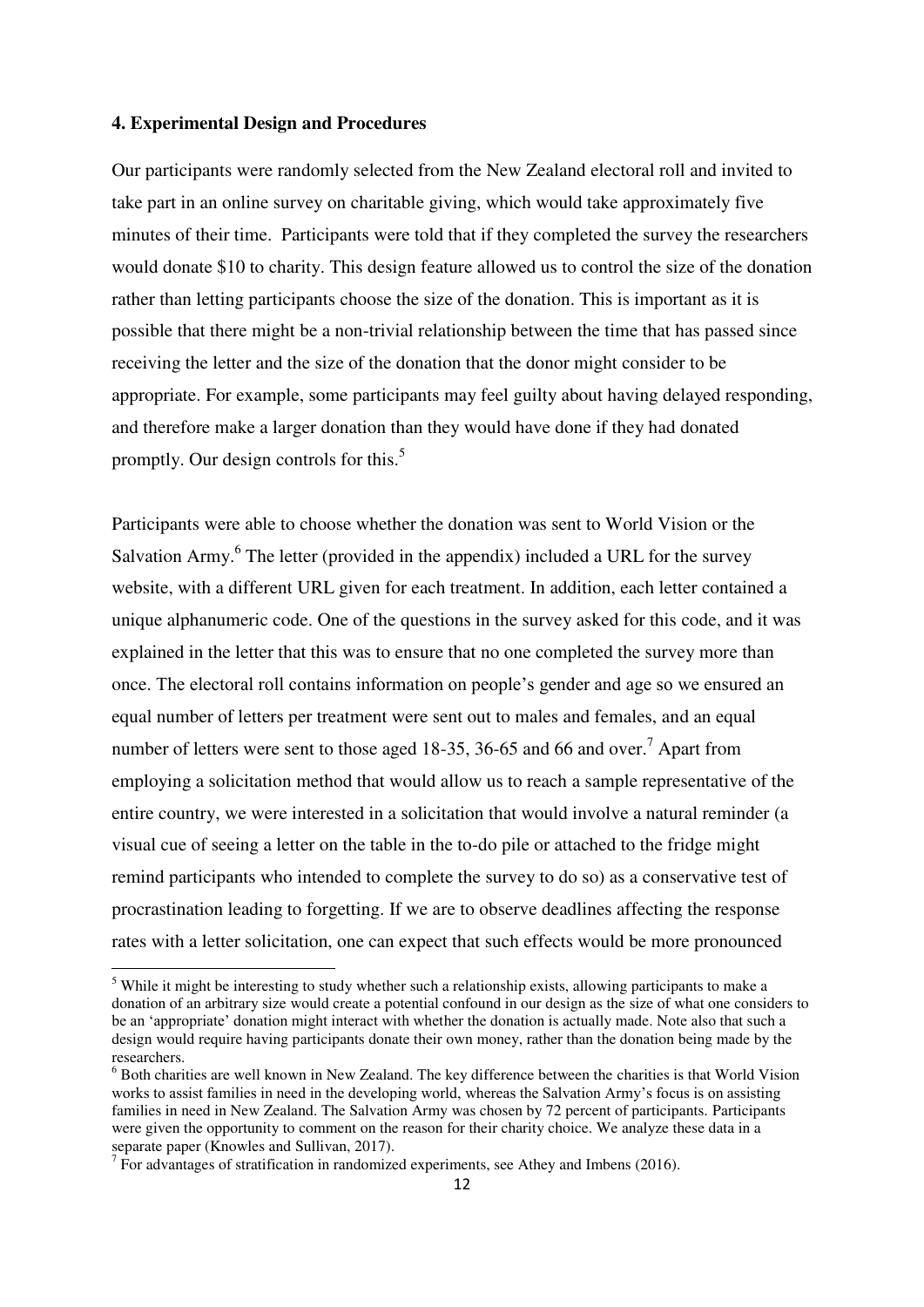with solicitation via email where it is less likely that people would randomly come across the solicitation email in their inbox and read it, after it has already been read. Since all theories we test are environment-free, meaning they do not prescribe an environment in which they have to be tested, solicitation via letters provides for a valid test. We note, however, that different methods might have different reminder functions.

We initially sent out 300 letters per treatment, and then, to minimize the chances of any seasonality effects, followed up with another two mail-outs a few weeks apart with 390 and 402 letters per treatment in the second and third mail-outs respectively. In the *One Week* treatment people were given 10 days from when the letters were sent to complete the survey; as the letters would take one to three days to be delivered, this gives seven to nine days to respond. The deadline in the *One Month* treatment was three weeks longer than in the *One Week* treatment, ensuring that the deadline was the same day of the week in each case. The *No Deadline* treatment did not specify a deadline by which the survey had to be completed. All letters were sent out when no major holidays occurred that would interfere with returning the letters.

#### **5. Results**

In total, 1092 letters were sent out per treatment, across the three mail-outs. Some letters were returned because the person was no longer at that address. In addition, in four cases we were contacted by phone or email and informed that the person the letter was addressed to had died. We omit both groups of people, i.e., those whose letters were returned or where we were notified the person is deceased, (29 in *One Week*, 26 in *One Month* and 22 in *No Deadline*) from the denominator when calculating response rates. Two people completed the survey twice; in both cases the second survey was completed within a few minutes of the first so it is likely these people were unsure if they had correctly submitted the first time. We included the first response only in our data set for these people. There were three responses made after the deadline in *One Week* (these were one day late, two days late and eight days late), but none in *One Month*. As it is likely charities will accept late donations (and researchers accept late responses to surveys, as long as they are not too late), we treat these three late *One Week* response as valid, but also analyze how sensitive our results are to whether they are included or not. We omit from our analysis the small number of people who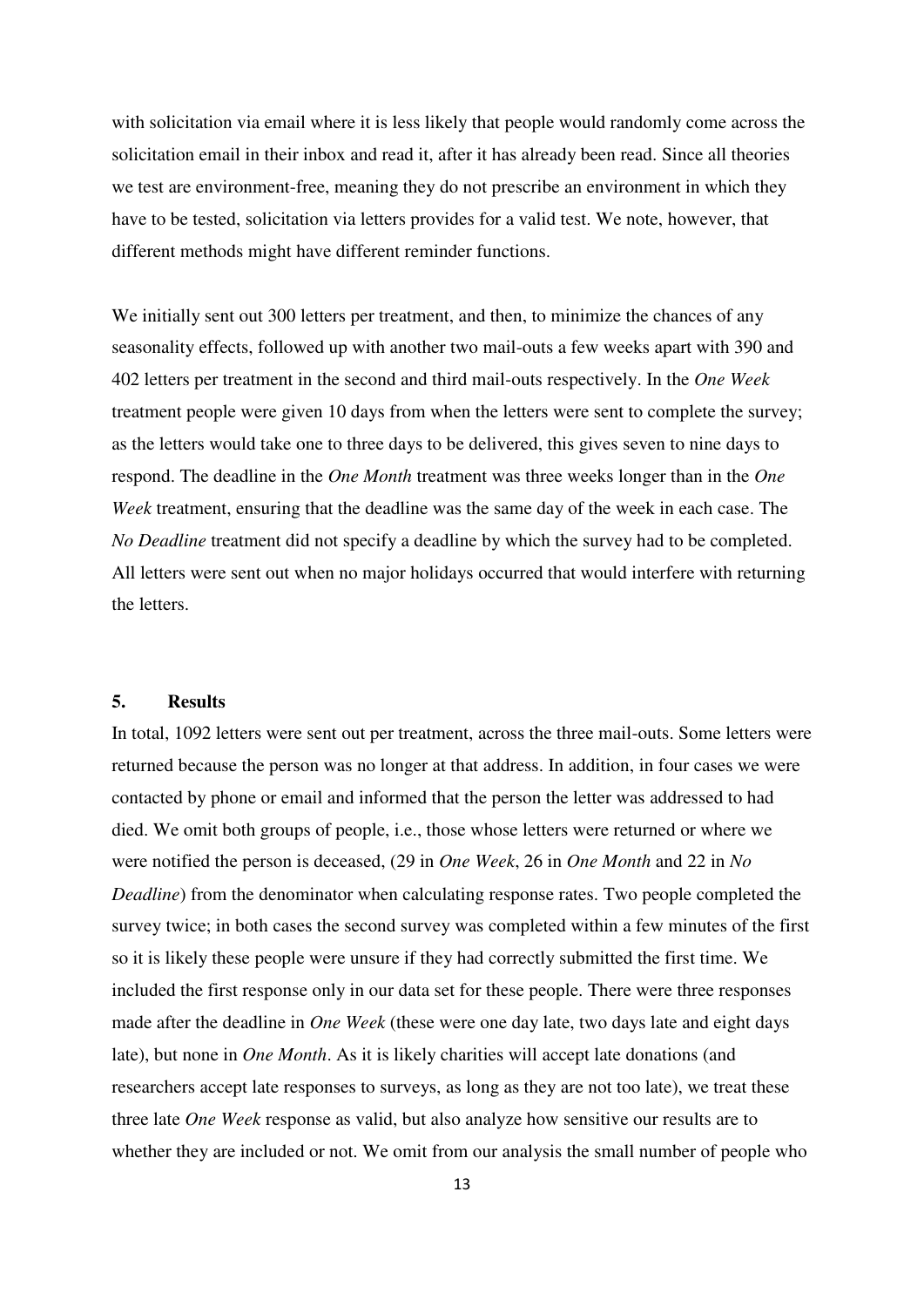either failed to enter their alpha-numeric code (three people, all in *No Deadline*) or entered an invalid code (one person, in *One Month*), or who did not choose a charity (three people; one from each treatment).

The overall response rate is 6.82% if the three late responses are treated as valid and 6.72% if they are not. The response rates by treatment are presented in Table 1. We treat the three late responses in *One Week* as being valid, but report in square brackets what the response rate (and statistical significance tests) would be if these responses were treated as invalid. The response rate is highest when no deadline is specified (8.32%) and lowest with the deadline of one month (5.53%). The test statistics reported in Table 1 suggest that the observed differences in response rates are statistically significant on the basis of a joint test.

| <b>Treatment</b> | Number of<br>Responses | Letters Sent Minus<br><b>Letters Returned</b> | <b>Response Rate</b> |
|------------------|------------------------|-----------------------------------------------|----------------------|
| One Week         | 70                     | 1063                                          | 6.59                 |
|                  | [67]                   | [1,063]                                       | $[6.30\%]$           |
| One Month        | 59                     | 1,066                                         | 5.53%                |
| No Deadline      | 89                     | 1,070                                         | 8.32%                |

**Table 1: Response Rates per Treatment**

Joint test of the hypothesis of equal response rates across treatments:

p-value for Fisher's exact test: 0.038 [0.032]

Stone test of equal odds:  $\lambda^2 = 6.65$  [7.02] with p-value= 0.038 [0.0301]

 Note: the numbers in square brackets are for when the three late responses in *One Week* are treated as nonresponses.

We explore the dependence of the response rate on the deadline given to respondents by estimating a probit model. Our regression analysis controls for the gender and age of the respondents, the only two variables for which we have data for those who did not respond to the survey. Table 2 presents the average marginal effects of the variables included in the regression. The omitted treatment is *One Week*.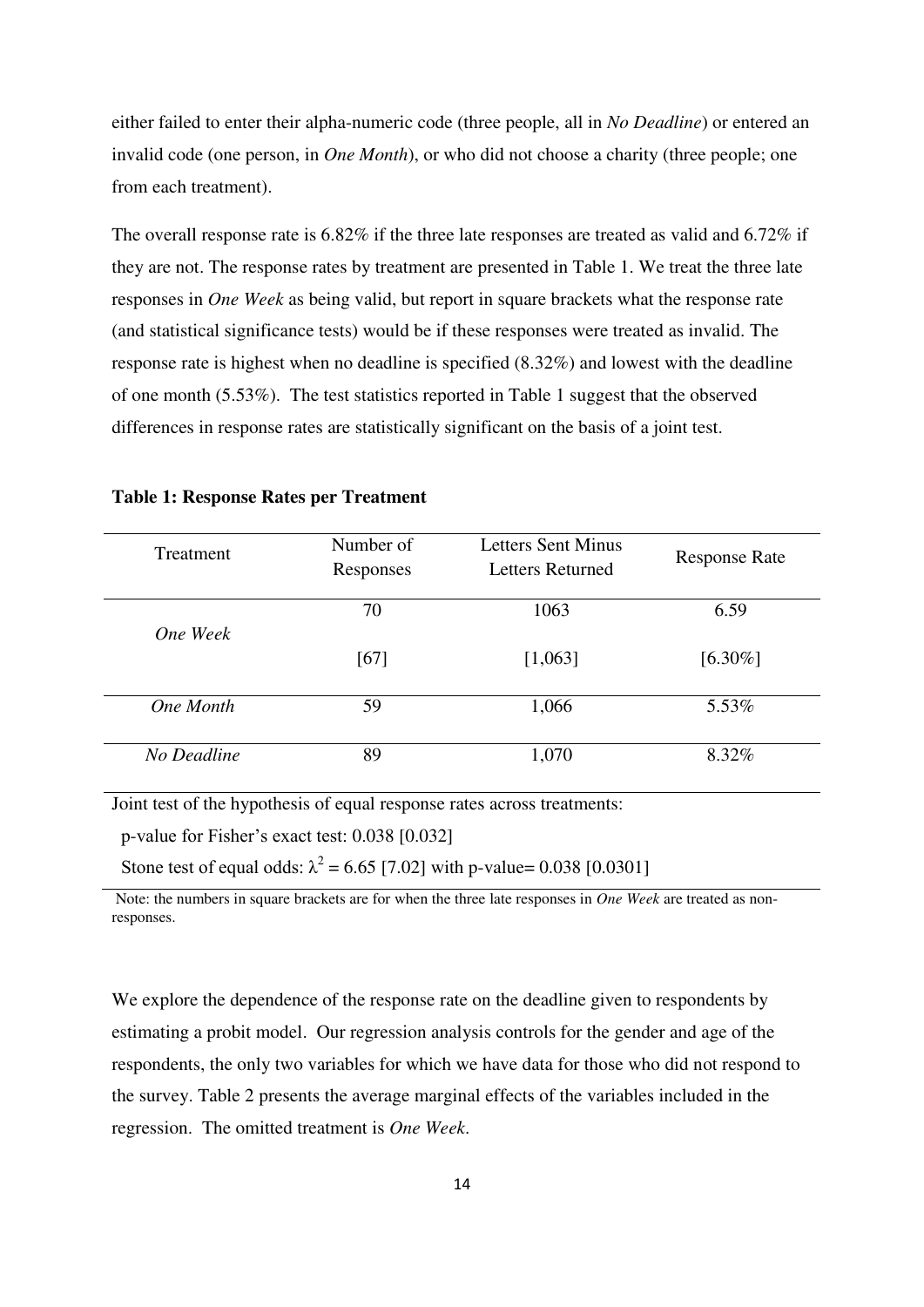Controlling for gender and age is complicated by that fact that of the 215 people who completed the survey, there were a small number of people who reported a different gender or age in the survey, than that associated with the person the letter was sent to, based on the electoral roll data. Two people entered a different gender. Both were in the *One Month* treatment, and both letters were sent to males, but the people answering the survey stated that they were female. It is possible that the wrong answer was included in the survey in error, but another possibility is that the survey was filled in by someone other than the person it was sent to. There are also six people who entered a different age band in the survey than that associated with the person whom the letter was sent to. The information we obtained from the electoral roll did not include dates of birth, but grouped people into five-year age bands, based on their age when the details were supplied in May 2014. As there was a lag of a few months between when we obtained the electoral roll information and when people completed the survey, there could well be participants who were in an older age band by the time they completed the survey. There are five people who selected an older age band in the survey, than that associated with the person the letter was sent to based on the electoral roll, consistent with this explanation. However, there was one person who selected a younger age band; in this case it is likely that either the wrong age band was entered in error, or the survey was completed by a household member other than the one the letter was sent to. We record the age and gender of these eight people in the following way. In Column (1) of Table 2 the age and gender of participants is that recorded in the survey. In Column (2) we estimate the model without the age and gender variables and in Column (3) we re-estimate the Column (1) results but use the gender and age data from the electoral roll. The results are qualitatively similar across all three columns.

In Column (4) of Table 2 we explore how sensitive the results are to whether or not the three late observations in *One Week* are counted or not. In the first three columns these responses are treated as positive responses, whereas in Column (4) these are treated as non-responses. How these three observations are treated has little effect on the results. In the following discussions we focus on the Column (1) results.

Recalling that the omitted category is *One Week*, the results in Table 2 show that participants were less likely to respond in *One Month* than in *One Week* and more likely to respond in *No Deadline* than in *One Week*. We also perform a Wald test to test the equality of the marginal effects of *One Month* and *No Deadline* obtained in the full model in Column (1), and strongly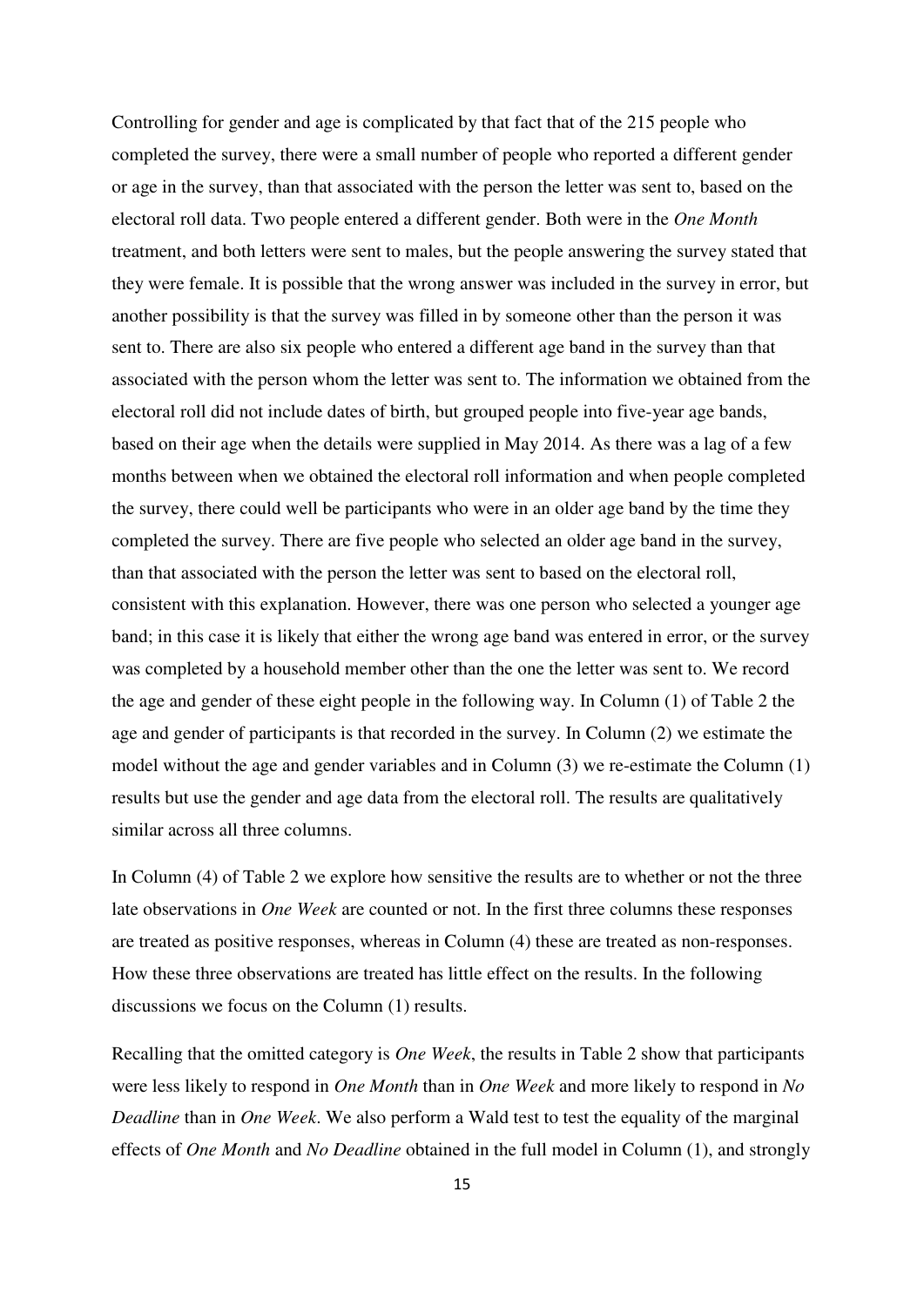reject the null hypothesis (the chi-square test statistic is 23.08 with a p-value of <0.0001). This confirms that participants were more likely to respond in *No Deadline* than in *One Month*.

Giving a one-month deadline as opposed to a one-week deadline lowers the average probability of responding by 0.01. Having no deadline, on the other hand, increases the average probability of responding by 0.02 compared to having a one-week deadline. Considering that the average probability of responding is 0.067, the impact of having no deadline is quite significant. Also of interest, we find that females and participants in the age group 36 to 65 are more likely to respond.

|                  | (1)           | (2)          | (3)           | (4)           |
|------------------|---------------|--------------|---------------|---------------|
|                  |               |              |               |               |
|                  |               |              |               |               |
| Female           | $0.0358***$   |              | $0.0333***$   | $0.0352***$   |
|                  | (0.00688)     |              | (0.00724)     | (0.00748)     |
|                  |               |              |               |               |
| <b>One Month</b> | $-0.00995$ ** | $-0.0105***$ | $-0.00950$ ** | $-0.00720$ ** |
|                  | (0.00345)     | (0.00281)    | (0.00335)     | (0.00237)     |
|                  |               |              |               |               |
| No Deadline      | $0.0184***$   | $0.0173***$  | $0.0184***$   | $0.0212***$   |
|                  | (0.00320)     | (0.00351)    | (0.00323)     | (0.00390)     |
|                  |               |              |               |               |
| Age 36-65        | $0.0347***$   |              | $0.0318***$   | $0.0338***$   |
|                  | (0.00682)     |              | (0.00264)     | (0.00664)     |
|                  |               |              |               |               |
| Age $66+$        | 0.0110        |              | 0.00815       | 0.0119        |
|                  | (0.00928)     |              | (0.00756)     | (0.00993)     |
| $\overline{N}$   | 3199          | 3199         | 3199          | 3199          |
|                  |               |              |               |               |

**Table 2: Marginal Effects on the Likelihood of Responding**

Standard errors (clustered by mail-out) in parentheses

 $p < 0.05$ ,  $\binom{**}{p} < 0.01$ ,  $\binom{***}{p} < 0.001$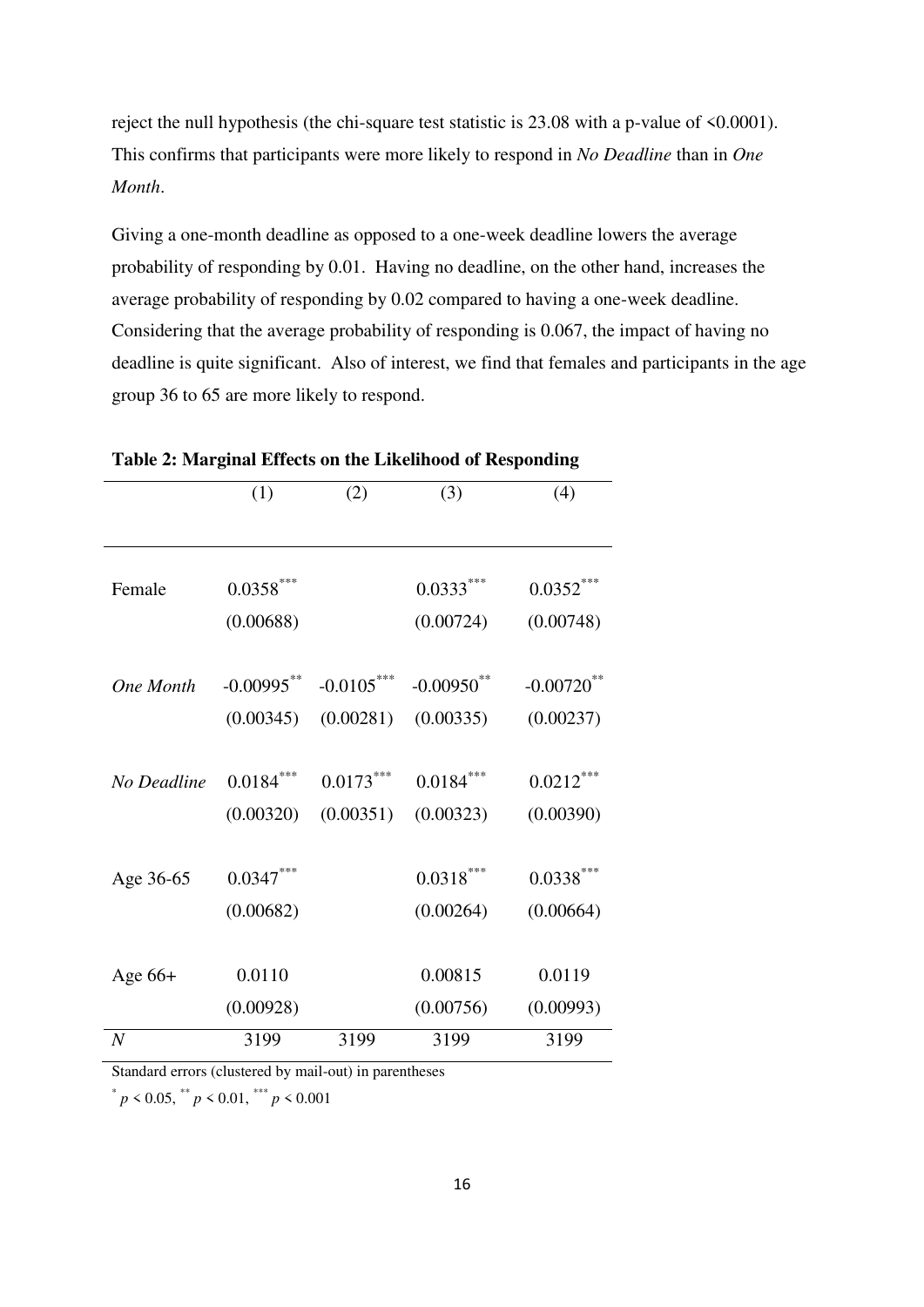









*Panel C: No Deadline* 



Panel A does not include the three late observations in *One Week*, which occurred on Days 10, 11 and 18. Panel C does not include the three observations occurring after one month, which occurred on Days 38, 52 and 145.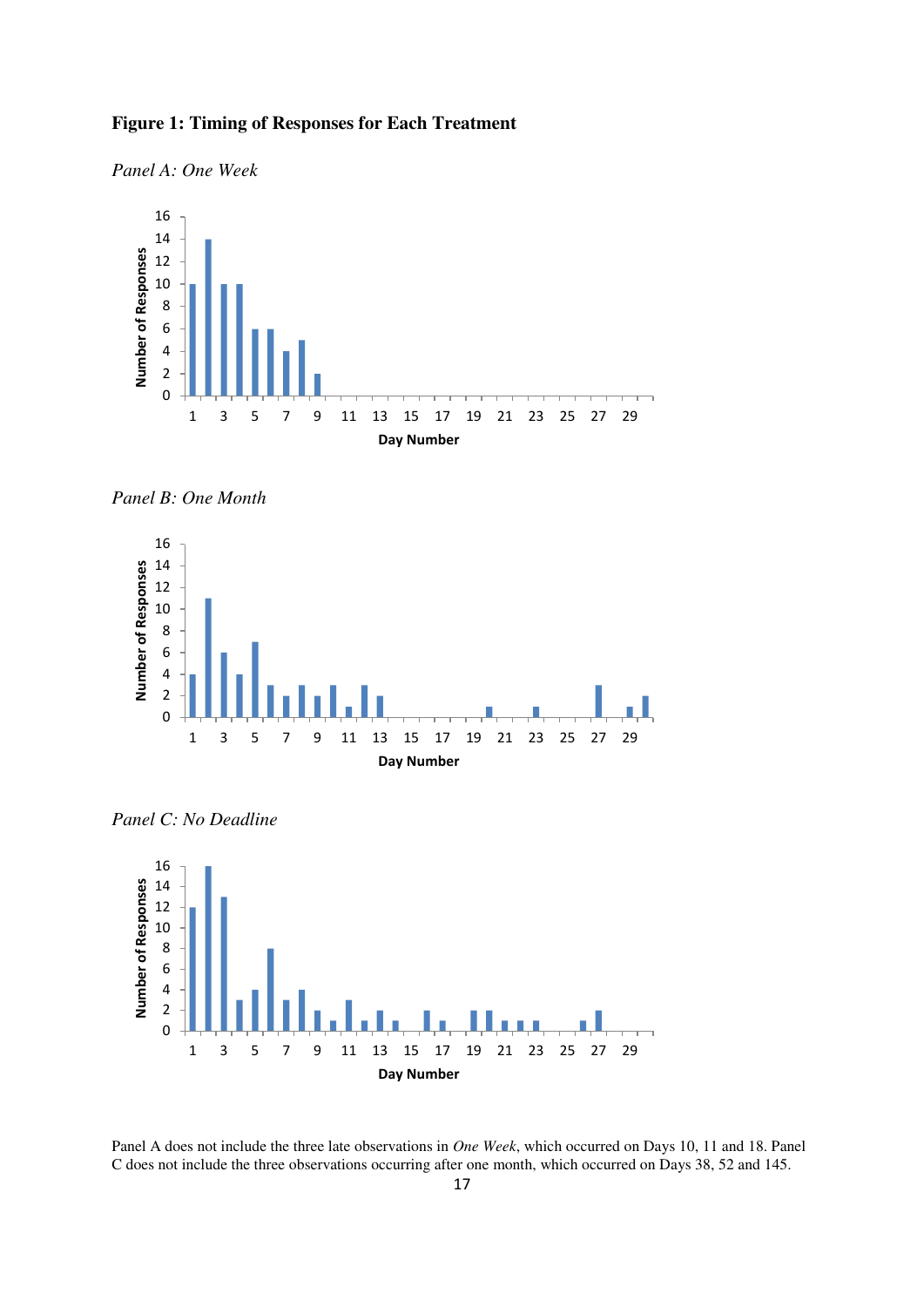Figure 1 shows the response times in the *One Week* (Panel A), *One Month* (Panel B) and *No Deadline* (Panel C) treatments respectively. Panel C does not show the three latest responses in the *No Deadline* treatment, which occurred on days 38, 52 and 145 (and which are consistent with Taubinsky's intuition that there will be late responses as inattentive people will eventually remember to respond). Panel A does not show the three late donations for *One Week* (these occurred on days 10, 11 and 18).

We now summarize how the results discussed above relate to the (binary) theoretical predictions presented in Section 3.

**Result 1:** Specifying a one-week deadline increases the probability of responding compared to a one-month deadline.

Our first key result that a short deadline results in higher response rate than a longer deadline is in line with Ericson's model of imperfect memory and Taubinsky's model of inattention as well as Damgaard and Gravert's model of procrastination. The distributions of responses, presented in Figure 1, reject Damgaard and Gravert's prediction that there will be a spike at the deadline in favor of Ericson's imperfect memory explanation. Also consistent with Ericson's intuition that people who are aware of their imperfect memory respond early to overcome their handicap, we observe a spike early on. The predictions of Damgaard and Gravert's time consistent model that a longer deadline will increase the response rate and these will be uniformly distributed over time is also rejected by our data.<sup>8</sup>

**Result 2:** Specifying no deadline at all increases the probability of responding compared to a one-month deadline.

Our second result thus supports Taubinsky's prediction regarding the non-monotonicity between the deadline length and responses and is counter to the assumption made by both

<sup>8</sup> While Panel A shows that in the *One Week* treatment responses came every day (likely because of the short timeframe), the distribution does not appear to be uniform; rather it seems that the response rate was decreasing with time. From Panel B it is obvious that responses in the *One Month* treatment are not uniformly distributed. Following a thoughtful suggestion from a reviewer, we compare responses in the first four vs. the last five days in *One Week*. The null of equal means is rejected with a p-value = 0.0006 by a one-sided t-test. If we were to compare the first four vs. the last four days (i.e., omitting day 5), the p-value  $= 0.0011$ . We interpret this as indicating there is no evidence in favour of the time consistent model with transaction costs. The uniform distribution of responses over time is also rejected by Knowles and Servátka (2015) in the one week (NDW in the original) treatment.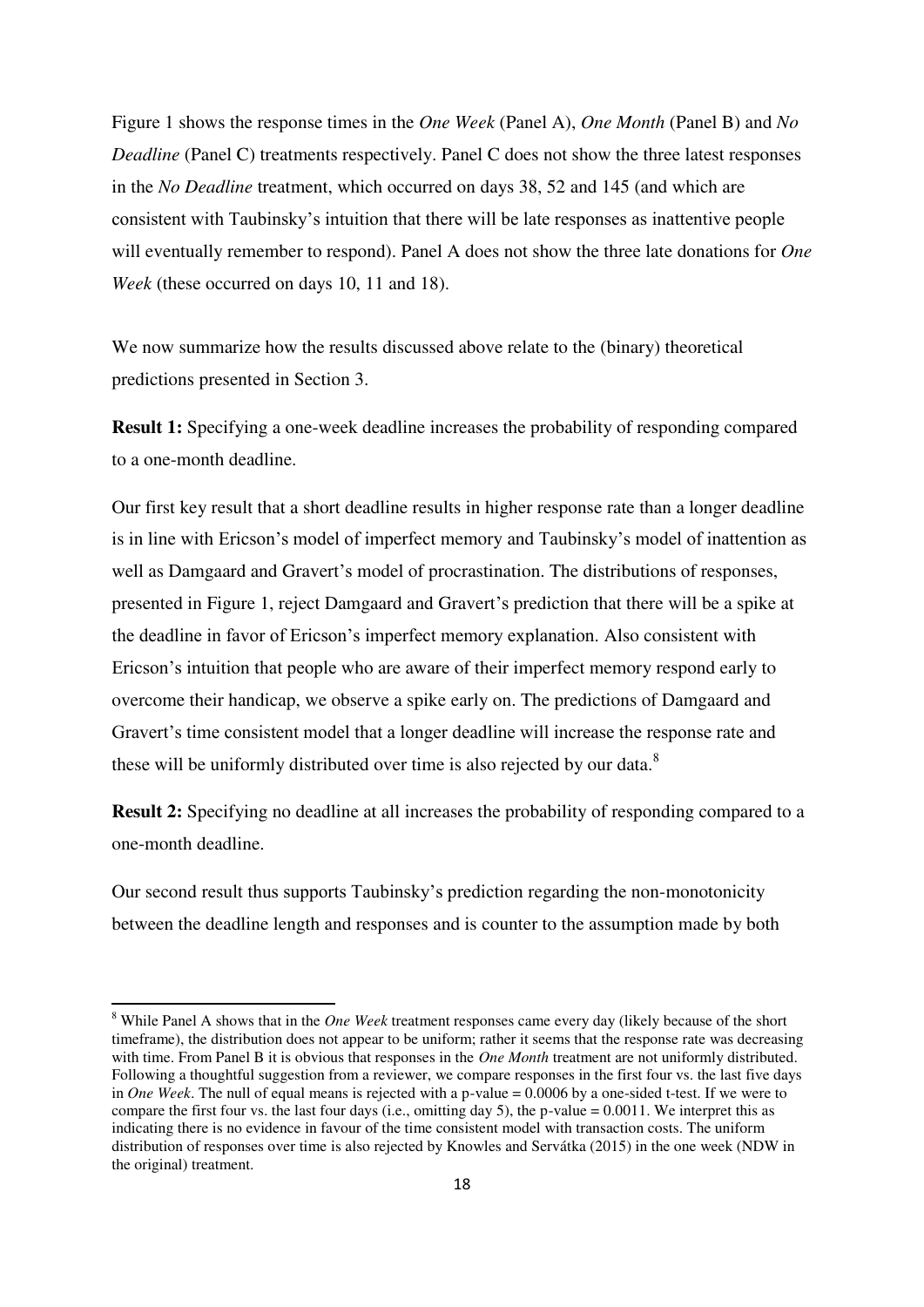Damgaard and Gravert (2017), and Huck and Rasul (2011) that a long deadline is effectively the same as having no deadline at all.

**Result 3:** Not specifying a deadline increases the probability of responding compared to a one-week deadline.

The third result is consistent with Taubinsky's prediction that having an infinite deadline will not reduce the response rate compared to no deadline. It is also consistent with our conjecture that no deadline conveys urgency and will therefore result in a higher response rate than a short deadline.

We now turn our attention to how promptly responses were made across the three treatments to address the question of whether deadlines operate through signaling (a lack of) urgency. As shown in Figure 1, a feature of all three treatments is that the highest number of responses occurs on Day Two. However, not all letters will have been delivered on the same day; people outside the main centers may have received their letters on what we have labelled as Day Two, whereas for them it was really Day One. Day One is a Thursday (in all three mailouts), so Days Three and Four correspond to the weekend. Only in *One Week* do responses fall off immediately after the first weekend. For all three treatments, the majority of responses come in the first few days, but we do not find as strong a "now or never" effect as Damgaard and Gravert (2017). In our *One Month* treatment only 63% of responses occur in the first seven days; the corresponding figure for the *No Deadline* treatment is 66%. In our *No Deadline* treatment 97% of those who responded did so in the first month, with a median response time of five days. The median response time in *One Month* is also five days.

Figure 1 also shows fewer prompt responses in *One Month*, compared to the other treatments. Only four people responded on Day One in *One Month*, compared to 10 in *One Week* and 12 in *No Deadline*. However, given that not all participants will have received the letter on Day One, we focus our attention on the number of responses made in the first three days (i.e., we hold the truncation point constant across treatments): 21 in *One Month*, 34 in *One Week* and 41 in *No Deadline*. The difference in response rates for the first three days is statistically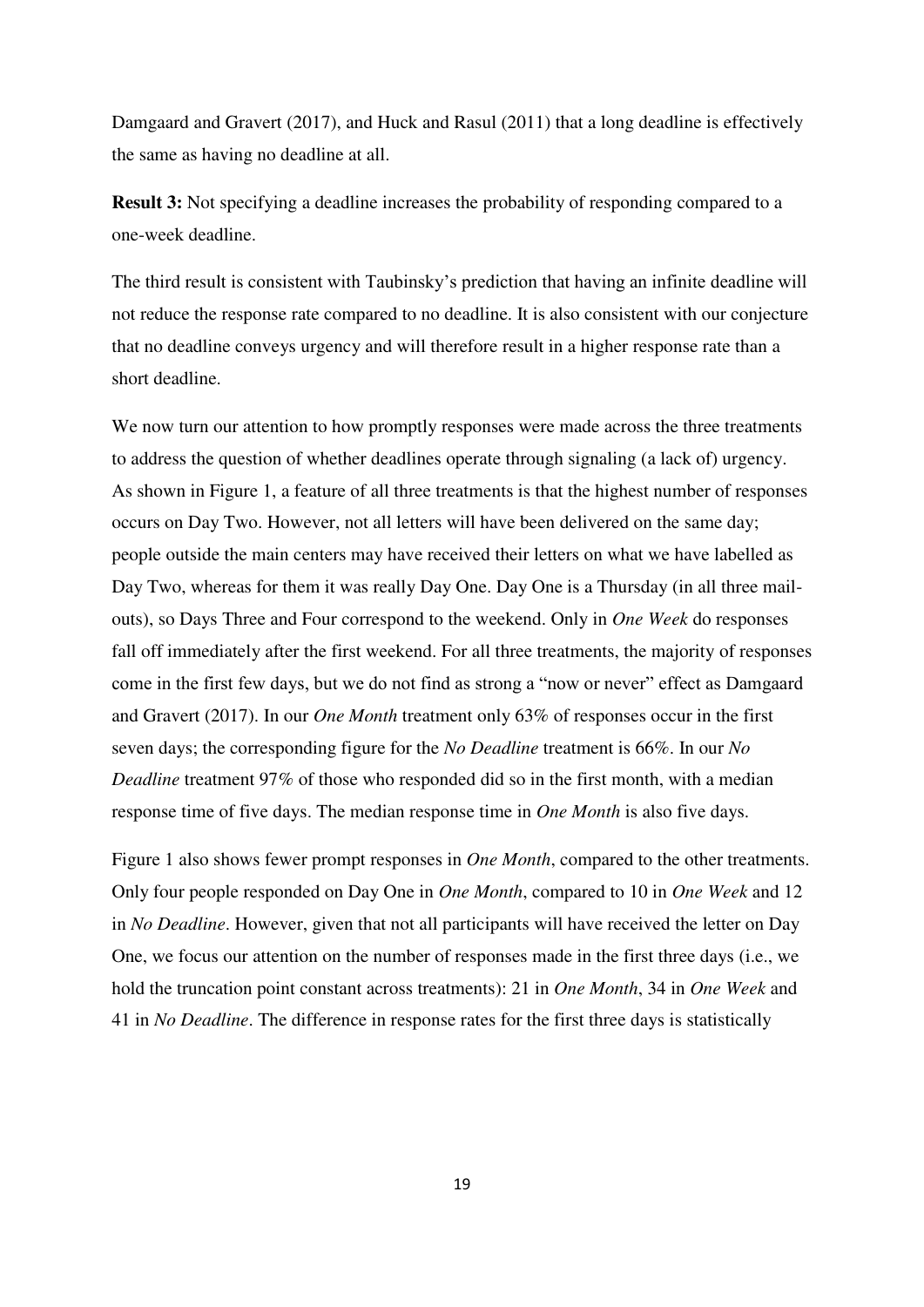significant (p-value = 0.014, two-sided Fisher exact test) between *One Month* and *No Deadline*, but not for *One Week* and *No Deadline* (p-value = 0.481).<sup>9</sup>

Relatedly, in the *No Deadline* treatment, a number of responses continued to come in some weeks after the letter was sent out, with three being received after a month, one of which was after several months. This is consistent with the notion that some participants at least interpreted the deadline as being infinite, lending weight to Taubinsky's prediction that responses will be highest in infinite time. However, as noted above, Figure 1 shows a significant number of prompt responses for *No Deadline*, consistent with the idea that many participants interpreted the lack of deadline as conveying urgency, similar to the short deadline.

We next analyze the distribution of response times using Kaplan-Meier (KM) estimates of survival probabilities, which is the probability that a participant will not complete the task before a given day. We present the survival curves for all the treatments for the first 30 days in Figure 2. We observe that *One Month* has the highest survival probability for any one of the first 30 days across all the treatments. That is, the survival curve for *No Deadline* lies above the survival curves for the other treatments. This suggests that specifying a one-month deadline signals a lack of urgency compared to a short one-week deadline or no deadline at all. The survival probability for *One Week* is higher than the survival probability for *No Deadline* for the first three days, but lower thereafter. For example, the probability that a participant will not respond before Day 3 is 0.968 with a one-week deadline, 0.98 with a onemonth deadline, and 0.962 with no deadline.

We use the log-rank test to evaluate whether or not the Kaplan-Meier survival curves for different treatments are statistically equivalent, that is, whether or not the differences in survival probabilities across the treatments are statistically significant. We start with the hypothesis that all three survival curves for the three treatments are the same. The value of the chi-square test statistic is 7.41 with a p-value of 0.0246, meaning that at least one of the survival curves is different.

<sup>&</sup>lt;sup>9</sup> Response rate = number of Day One + Day Two + Day Three responses/number of letters sent out (less those returned because the person was deceased etc.).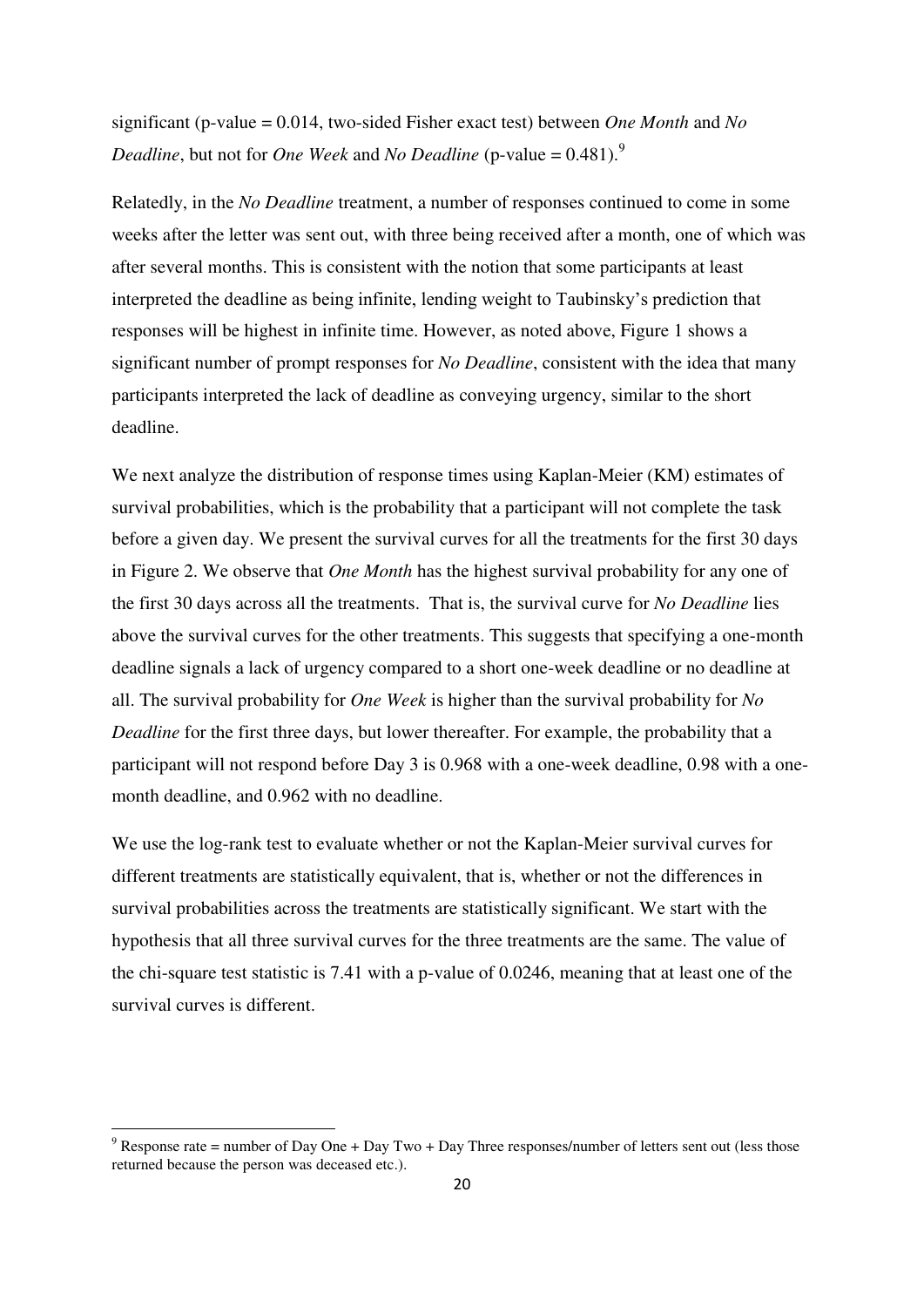**Figure 2: Kaplan-Meier Survival Curves** 



*No Deadline* treatment censored on Day 30 for the figure (but not for the log-rank tests). Range = [0.90, 1.00].

We then perform the log-rank test to make pairwise comparisons between the treatments. We fail to reject the hypothesis that the survival curves for *One Week* and *No Deadline* are the same ( $p$ -value = 0.8241). The lack of difference in estimated survival functions can be visually seen in Figure 2 by the *One Week* curve overlapping the *No Deadline* curve over its 10 day duration. This means that participants take just as much time to complete the task before any given day, whether they are given no deadline at all or they are given a one-week deadline. This is consistent with the idea that many participants interpreted the lack of deadline as conveying urgency as opposed to providing evidence for Taubinsky's prediction that responses will be highest in infinite time. Having said that, we did have three participants interpret the deadline as being infinite as their responses were received after a month, one of which was after several months. value of the statement value of the statement consideration of the statement consideration of No Deadline  $N\omega$  Deadline treatment censored on Day 30 for the figure (but not for the log-rank tests). Range = [0.90, 1.00].<br>

Continuing with the survival analysis we reject the equality of the survival curves when we compare *One Week* with *One Month* (p-value = 0.0126) and *One Month* with *No Deadline* (p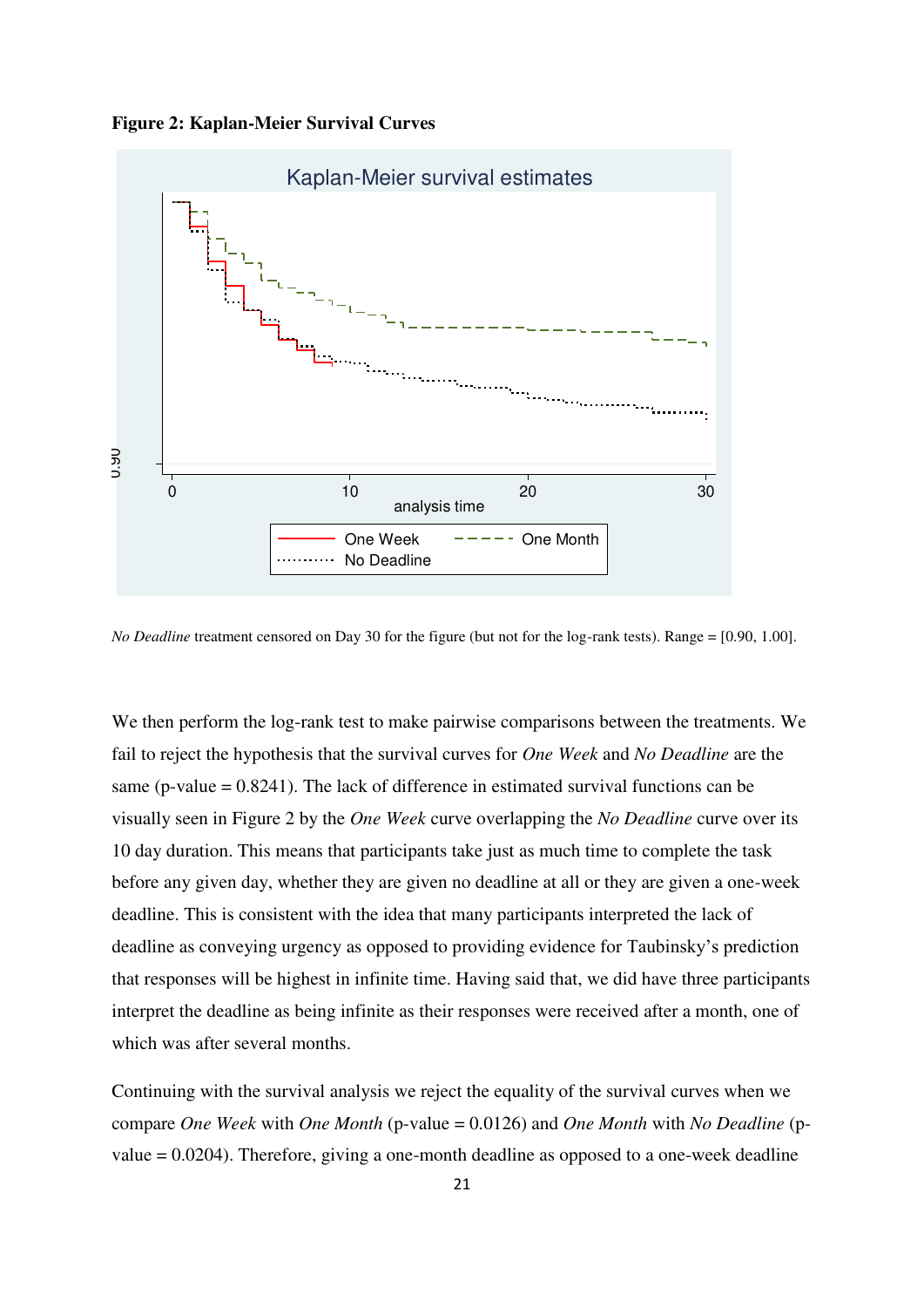or no deadline seems to make a difference in terms of how promptly participants complete the task. This supports our conjecture that a longer deadline conveys less urgency than a short deadline, or no deadline at all and thus gives people an excuse to procrastinate.

**Result 4**: Specifying a one-month deadline signals lack of urgency compared to a short oneweek deadline or no deadline at all.

## **5. Conclusions**

This paper presents a field experiment analyzing the effect of deadline length on charitable tasks. We conjecture that for such charitable tasks, the time available to perform them influences whether they get completed or not as the deadline length might convey cues about the urgency of the task. There is evidence from previous research that increasing deadline length for personal benefit tasks reduces responses, with the response rate being the lowest when no deadline is specified. In contrast, for a charitable task we find that the response rate is the highest when no deadline is specified. In our treatment with a long (one-month) deadline, there were fewer very prompt responses than when we specified a short deadline, or no deadline at all. We interpret this as evidence that specifying a longer deadline in contrast to a short deadline or no deadline at all, sends a signal that there is no urgency to act. People therefore put off undertaking the task, and since they are inattentive or forget, this results in lower response rates.

While we attempted to deal with participants' potential beliefs that there might be an implicit deadline by running a field rather than a laboratory experiment, it is possible that not specifying a deadline in our *No Deadline* treatment might still have led participants to assume that there is an implicit deadline. Future research could address this issue in either measuring beliefs about implicit deadlines and/or by explicitly stating that there is no deadline (as opposed to not mentioning a deadline at all as we did in the current study). Furthermore, one could also explore in detail how no deadline could lead to different interpretations by participants, as some types (e.g., sophisticates versus naifs) might interpret it as urgent while for others it might lead to even greater procrastination. As a thoughtful referee pointed out, the overall effect might then depend on the overall distribution on types in the sample and be quite susceptible to the framing of the solicitation letter. There are other possible departures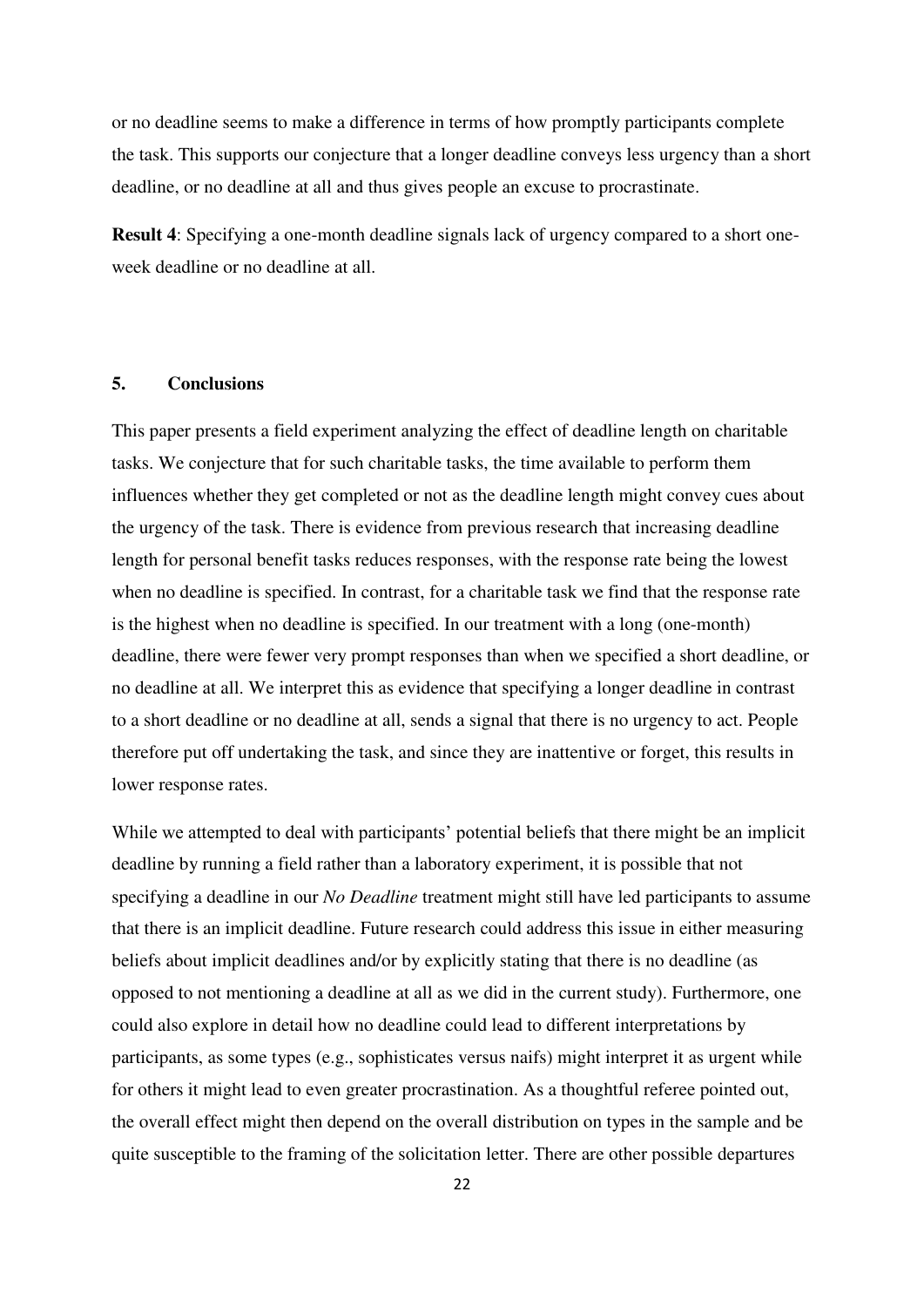from the theoretical frameworks presented in Section 3. For example, sophisticated individuals might also incur a psychological hassle cost of remembering (Haushofer, 2015). If there is an infinite deadline, these costs may approach infinity and thus the sophisticated individuals might opt to set reminders even if these are costly or respond immediately so they would not forget (along the lines "I just want to get it done, so I would not have to remember about it").<sup>10</sup> It is also possible that people 'conveniently forget' as in Andreoni et al. (2015). We leave these explorations for future research.

Our results have important policy implications both for maximizing completion rates for surveys and charitable giving. Researchers conducting surveys often specify a deadline by which the survey needs to be completed. Our results imply that survey response rates would be higher in the absence of a deadline. Charities typically do not specify deadlines by which donations need to be made and our results imply this is the optimal strategy, when there are few naturally occurring reminders. However, our results do not imply that deadlines will reduce charitable donations in contexts where there are strong naturally occurring reminders that a deadline is approaching. For example, if a charity asks people to donate before Christmas (or for a particular event), there are constant reminders that Christmas is approaching, which may remind people about the opportunity to donate. Having said this, many charitable fundraisers do not have natural reminders and our results suggest that in these reminder-free cases charities should avoid setting deadlines, especially intermediate deadlines, by which donations have to be made. Such campaigns, however, might sometimes be limited in terms of their duration if the charity is using matching grants or if the campaign needs to close by a certain date and thus the no deadline option might not always be feasible.

**Acknowledgements:** Funding for this project was provided by the Department of Economics, Otago Business School, University of Otago. An earlier version of the paper was presented at the 2<sup>nd</sup> MERIT Conference of Field Experiments (Monash University, 2015), New Zealand Association of Economists conference (Wellington, 2015), Economic Science Association meetings (Sydney, 2015; Dallas, 2015, Jerusalem, 2016), and in the Economics Seminar Series at the University of Canterbury (Christchurch, 2015) and the University of Economics in Bratislava (2016). We are grateful to conference and seminar participants for the useful feedback. We are also grateful to Co-Editor David Reiley, Andrew Gray, Ella

 $10$  Responding is also more likely if the transaction costs are low and/or if the opportunity cost of time at the moment of solicitation is low as we show empirically in Knowles and Servátka (2015).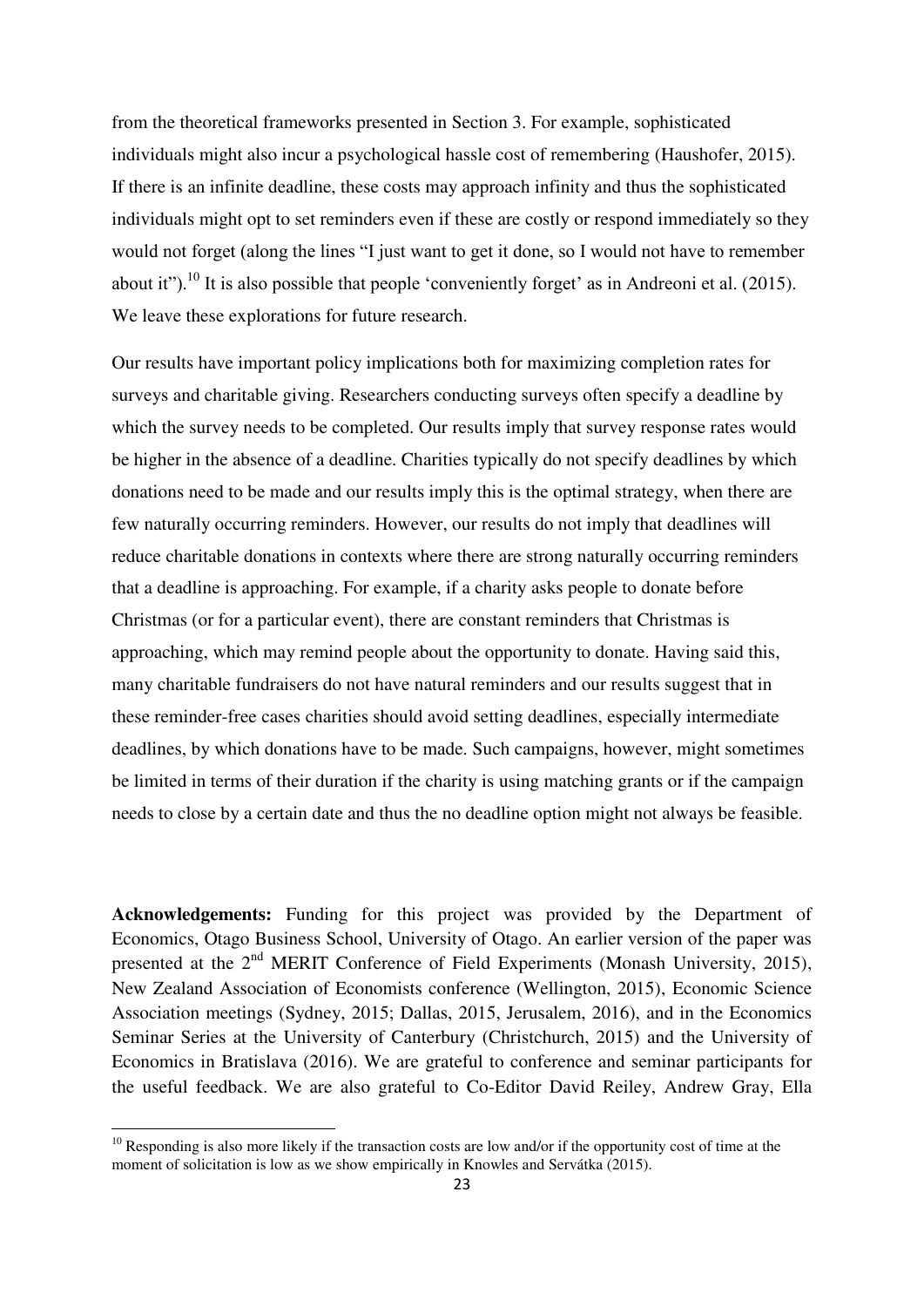Iosua, Lyla Zhang, and two anonymous referees for detailed comments that have helped us improve the quality of the paper and Matt Foster for research assistance.

## **References**

Andreoni, J., M. Serra-Garcia and A-K. Koessler (2015) "Toward understanding the giving process: deciding to give versus giving," mimeo.

Athey, S. and G. Imbens (2016) "The Econometrics of Randomized Experiments," working paper (available online at [https://arxiv.org/pdf/1607.00698.pdf\)](https://arxiv.org/pdf/1607.00698.pdf).

Chow, Y.S., H. Robbins and D. Siegmund (1971) *Great Expectations: The Theory of Optimal Stopping.* Boston: Houghton Mifflin.

Damgaard, M.T. and C. Gravert (2017) "Now or never! The effect of deadlines on charitable giving: evidence from two natural field experiments", *Journal of Behavioral and Experimental Economics*, 66:78-87.

Ericson, K.M. (2017) "On the interaction of memory and procrastination: implications for reminders, deadlines, and empirical estimation", *Journal of the European Economic Association*, 15(3):692-719.

Haushofer, J. (2015) "The Costs of Keeping Track," working paper (available online at [https://www.princeton.edu/~joha/publications/Haushofer\\_CostofKeepingTrack\\_2015.pdf\)](https://www.princeton.edu/~joha/publications/Haushofer_CostofKeepingTrack_2015.pdf)

Huck, S. and I. Rasul (2011) "Matched fundraising: evidence from a natural experiment", *Journal of Public Economics*, 95:351-362.

Janakiraman, N. and L. Ordóñez (2012) "Effect of effort and deadlines on consumer product returns", *Journal of Consumer Psychology*, 22:260-271.

Karlan, D., J.A. List and E. Shafir (2011) "Small matches and charitable giving: evidence from a natural field experiment", *Journal of Public Economics*, 95:344-350.

Knowles, S. and M. Servátka (2015) "Transaction costs, the opportunity cost of time and procrastination in charitable giving", *Journal of Public Economics*, 125:54-63.

Knowles, S. and Sullivan, T. "Does charity begin at home or overseas", *Nonprofit and Voluntary Sector Quarterly*, forthcoming (available online at [http://journals.sagepub.com/eprint/q8Eh5fwrfxTq57gPEP6R/full\)](http://journals.sagepub.com/eprint/q8Eh5fwrfxTq57gPEP6R/full).

O'Donoghue, T. and M. Rabin (1999) "Doing it now or later*", American Economic Review* 89: 103-124.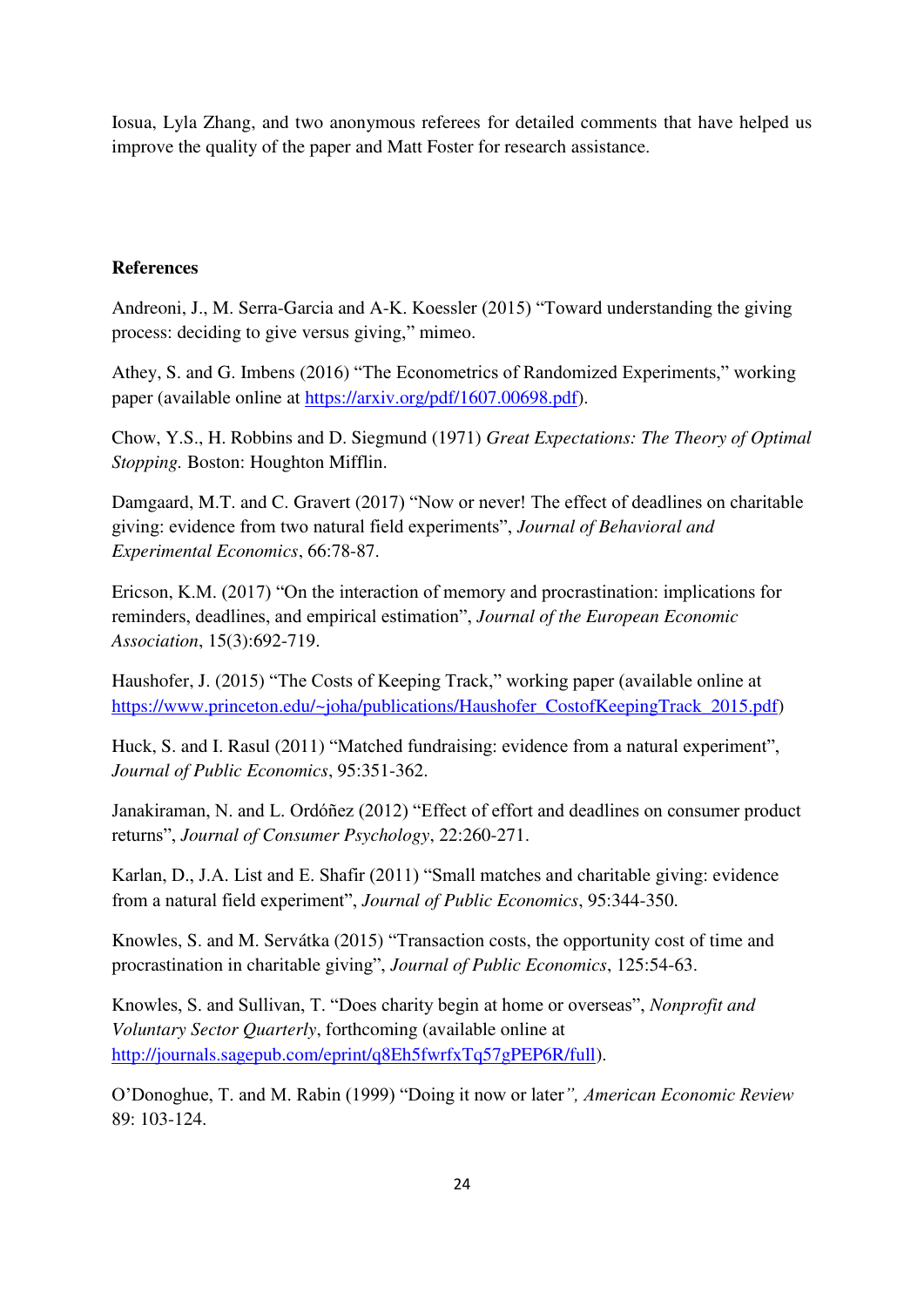Shu, S.B. and A. Gneezy (2010) "Procrastination of enjoyable experiences", *Journal of Marketing Research* 47: 933-944.

Taubinsky, D. (2014) "From intentions to actions: a model and experimental evidence of inattentive choice, mimeo (available online at [http://scholar.harvard.edu/files/taubinsk/files/inattentive\\_choice.pdf\)](http://scholar.harvard.edu/files/taubinsk/files/inattentive_choice.pdf).

Tversky, A. and E. Shafir (1992) "Choice under conflict: the dynamics of deferred decision", *Psychological Science,* 3:358-361.